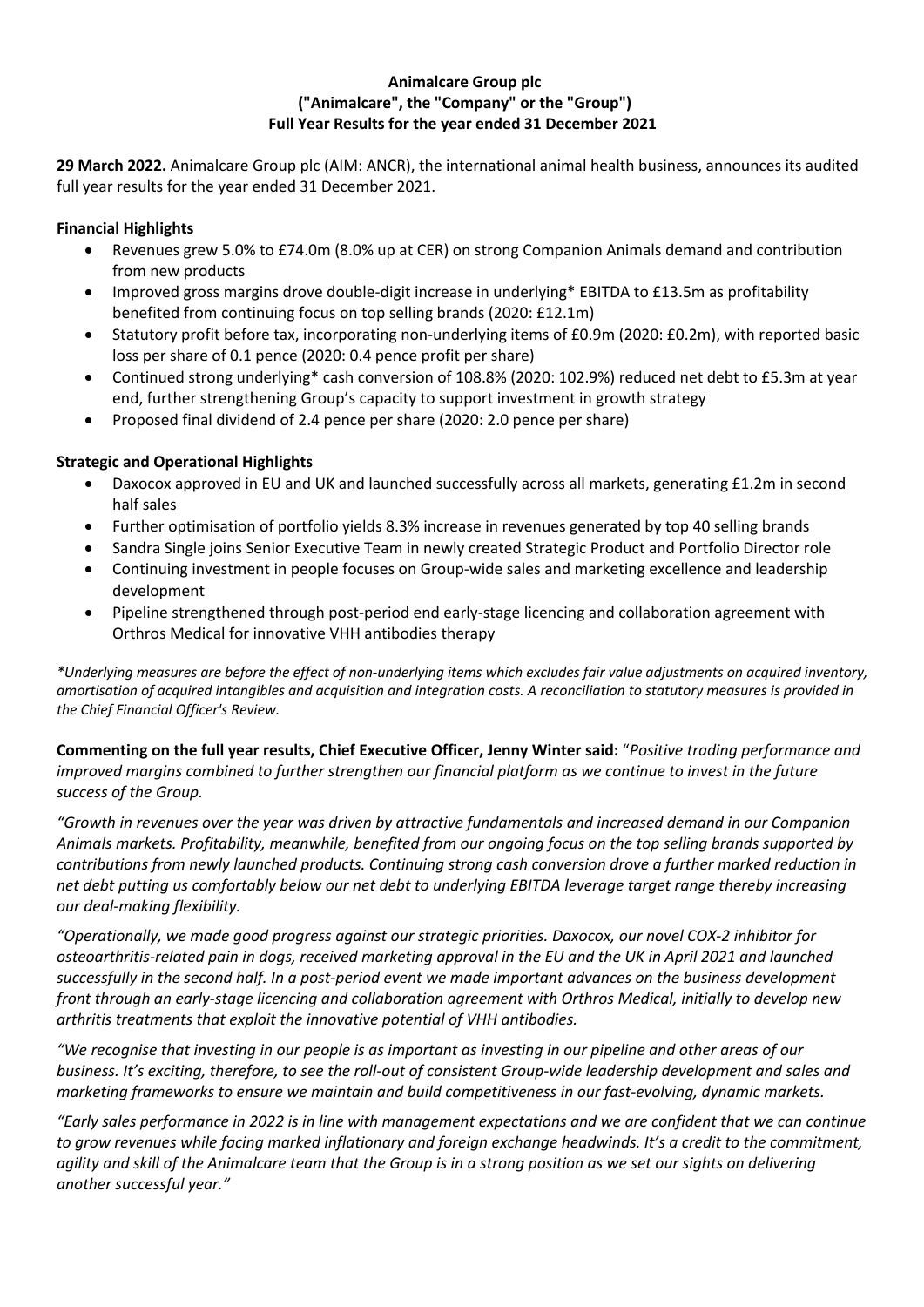## **Analyst webcast**

A briefing for analysts will be held at 10:30 BST on Tuesday 29 March 2022 via Zoom webcast. Analysts wishing to join should use the following link to register and receive access details. https://stifel.zoom.us/webinar/register/WN\_LQ129OkwTsmm3fYVAmeQzg

A copy of the analyst presentation will be made available on the Group website shortly after the webcast.

## **About Animalcare**

Animalcare Group plc is a UK AIM-listed international veterinary sales and marketing organisation. Animalcare operates in seven countries and exports to approximately 40 countries in Europe and worldwide. The Group is focused on bringing new and innovative products to market through its own development pipeline, partnerships and via acquisition.

For more information about Animalcare, please visit www.animalcaregroup.com or contact:

| <b>Animalcare Group plc</b><br>Jenny Winter, Chief Executive Officer<br>Chris Brewster, Chief Financial Officer                                | +44 (0)1904 487 687                |
|------------------------------------------------------------------------------------------------------------------------------------------------|------------------------------------|
| Media relations                                                                                                                                | communications@animalcaregroup.com |
| <b>Stifel Nicolaus Europe Limited</b><br>(Nominated Adviser & Joint Broker)<br>Ben Maddison<br>Nick Adams<br>Nick Harland                      | +44 (0) 20 7710 7600               |
| <b>Panmure Gordon</b><br>(Joint Broker)<br>Corporate Finance<br>Freddy Crossley/Emma Earl<br><b>Corporate Broking</b><br><b>Rupert Dearden</b> | +44 (0) 20 7886 2500               |

#### **Chairman's statement**

I am delighted to report that 2021 was a year of delivery for Animalcare. Positive trading performance on the back of resurgent demand further strengthened our financial platform as we continued to make significant progress against our strategic priorities.

After a particularly challenging 2020, in which the Animalcare team demonstrated resilience and agility in the face of the COVID-19 pandemic, we delivered a healthy level of growth across the year.

At £74.0m, total revenues were 5.0% ahead of the prior year, an increase of 8.0% at constant exchange rates. The principal driver of growth was the recovery in the Companion Animals market with demand boosted by positive fundamentals such as increased pet ownership and the relative relaxation of pandemic controls on the operation of veterinary practices. Our Companion Animals segment, which also benefited from newly introduced products, grew by 14.6% over the period.

Underlying EBITDA, a key measure of profit, increased at a double-digit percentage rate to £13.5m as margins benefited from a favourable product mix, even accounting for an increase in SG&A-related investment in our people. The ongoing management of our product portfolio is also having a positive impact; efforts to retire smaller "tail" products continue, concentrating management attention on bigger selling brands with higher returns and higher potential. After underlying adjustments totalling £8.6m (2020: £7.8m) the profit before tax on a reported basis was £0.9m (2020: £0.2m).

Cash generation was again a feature of our performance with a particularly strong cash conversion rate of 108.8% helping to reduce net debt to £5.3m by year end. This represents a 60% improvement for the year (2020: £13.6m), placing us well below our target leverage range and further equipping us with the financial muscle to invest in pipeline and commercial growth opportunities.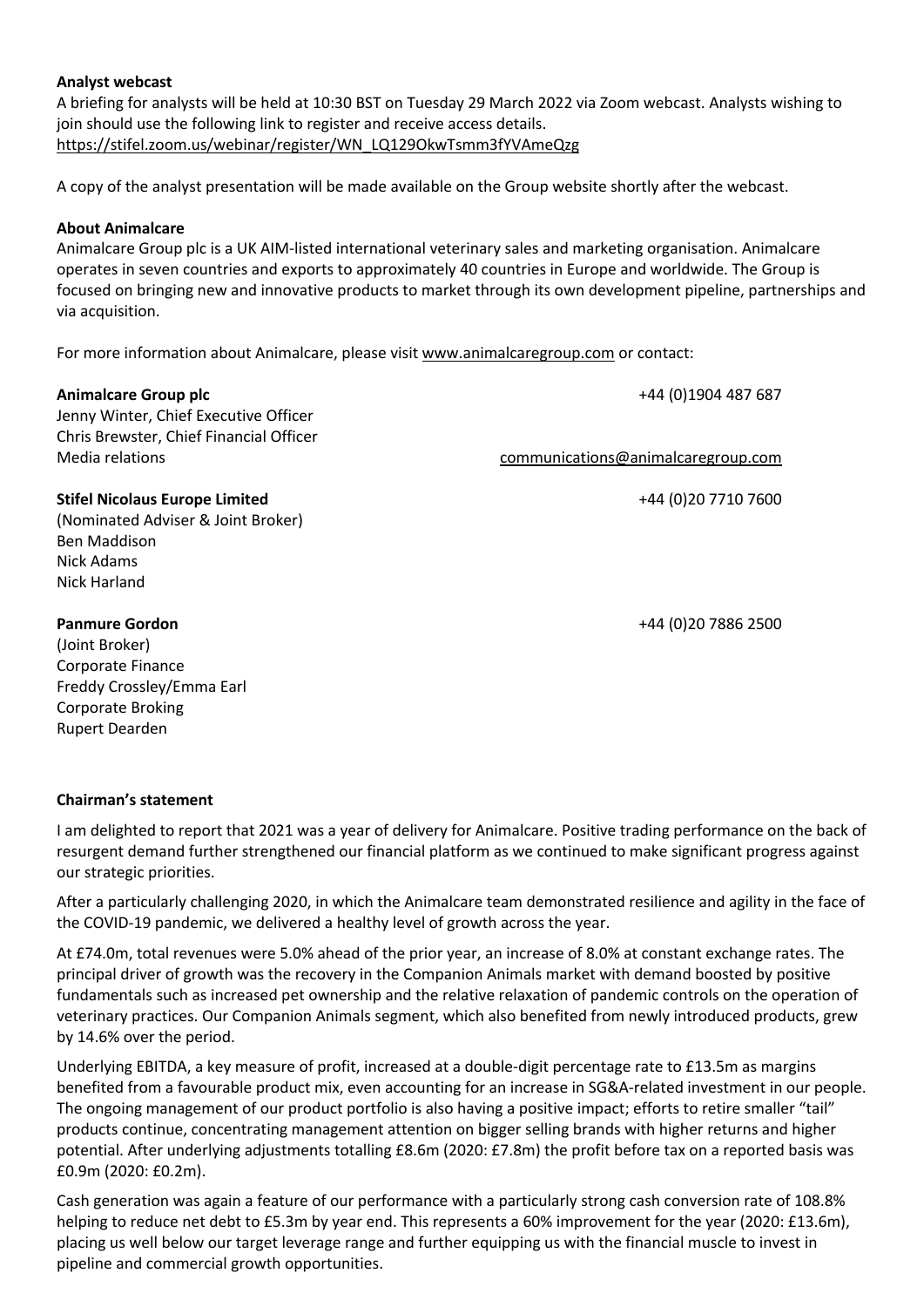The Group's positive trading performance, robust financial position and confident outlook have supported the Board's decision to propose a final dividend of 2.4 pence per share (2020: 2.0 pence per share).

Organisationally, the move to a regional management structure at the beginning of the year has had a positive impact, enabling a more focused Senior Executive Team to concentrate decision-making on performance and growth opportunities. Investment in our people remains a priority so the roll out of a new leadership development programme that will provide a consistent approach is an important step for the Group.

This has been a significant year for our internal pipeline with the launch of Daxocox, our novel COX-2 inhibitor for the treatment of osteoarthritis-related pain in dogs. We received marketing approval in the EU and the UK in April and commenced launch activities across our markets in the second half of the year. We're still at an early stage with Daxocox but are encouraged by progress to date and remain confident that this product can have a growing, positive impact on animals and their owners for years to come. Life cycle management projects are under way to extend the potential of Daxocox into new indications and new territories.

Consistent with our strategy, we continue to focus on external business development opportunities: from pipeline partnerships with long-term potential to commercial deals that deliver earnings growth in the nearer term. STEM Animal Health Inc., the joint venture we established with Kane Biotech in September 2020, is soon to reach our markets with the launch of the first Plaqtiv+ range of dental treatment products that exploit the benefits of antibiofilm technology to combat oral infections. Additionally, in a post period event, we reached a research and development partnership with Netherlands-based Orthros Medical to explore the promising therapeutic potential of novel antibodies in a veterinary setting. This collaboration and R&D agreement gives us access to innovative VHH antibody technology thereby substantially strengthening our early-stage pipeline, a key building block of our longterm growth strategy.

Animalcare has always strived to be a good corporate citizen wherever we operate. Historically, we have viewed this through a local lens. But as we grow, so do the expectations of a widening set of stakeholders. In our annual report we lay out the steps we will take to create a meaningful, achievable and measurable Group-wide plan that ensures we operate sustainably across our markets in a co-ordinated manner.

Looking to the future, we believe the attractive fundamentals that helped fuel demand during 2021 will continue to support growth in 2022; sales in the early part of the year provide grounds for optimism on that score while we navigate and manage headwinds, notably in the form of inflation and foreign exchange. Overall, however, the longterm positives of the animal health market and the strong position of the Group continue to give us confidence to invest in value-creating growth opportunities.

I'd like to take this opportunity to welcome Dr Douglas Hutchens to the Board of Animalcare Group plc whose appointment as Non-Executive Director was announced on 10 February 2022. Douglas's expertise in veterinary medicine and R&D combined with his extensive network will prove invaluable as we pursue our long-term growth strategy.

On behalf of the Board, I'd also like to recognise our employees for delivering such a positive performance in 2021 and thank our shareholders for their continuing support.

#### *Jan Boone*

*Non-Executive Chairman*

## **Chief Executive Officer's Review**

2021 was a year to celebrate for Animalcare. The continuing evolution of our product portfolio, which saw significant contributions from new products such as Daxocox, helped deliver positive results in a growing and dynamic animal health market. This performance further strengthened the Group's financial position, equipping us with the firepower to invest in opportunities that are consistent with our growth strategy.

Organisationally, we continued to build the scalable and sustainable business platform required to support delivery of our long-term ambitions.

#### **Strong finances**

Pleasingly, we delivered positive results against all our key financial parameters.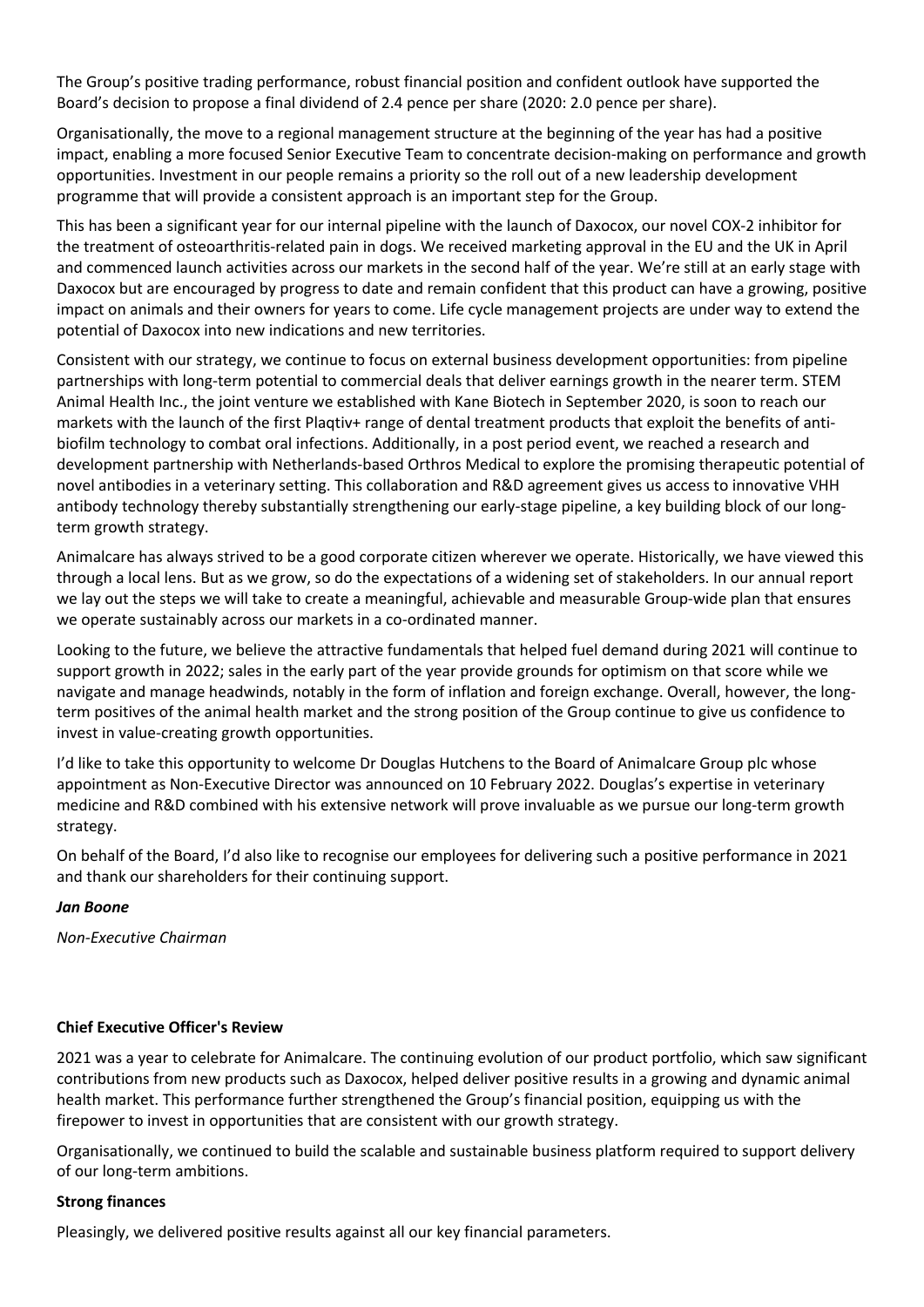Revenues for the year were £74.0m, an increase of 5.0% on the prior year, or 8.0% at constant exchange rates. Group sales performance largely mirrored the strong uptick in demand seen across the Companion Animals market which was propelled by attractive fundamentals such as increased pet ownership and a loosening of COVID-related restrictions on veterinary practices during the year. The rapid recovery in trading conditions was visible in exceptionally strong Q1 revenues compared to the same period in 2020. We expect to see a more normal pattern of sales for the opening months of 2022.

Benefiting from a favourable product mix, our gross margin of 53.3% was ahead of the prior year (2020: 51.9%). This contributed to underlying EBITDA of £13.5m (2020: £12.1m) which grew ahead of revenue even allowing for the absorption of increased SG&A costs chiefly related to investment in our people and sales and marketing excellence. After underlying adjustments totalling £8.6m (2020: £7.8m) the profit before tax on a reported basis was £0.9m (2020: £0.2m).

The Group's very strong cash conversion rate of 108.8% helped drive net debt lower to £5.3m as of 31 December 2021, a remarkable 60% reduction over the 12 months.

This was a significant achievement and an important milestone. After several years of concerted effort to improve our balance sheet, we are now comfortably below our stated target leverage range of 1 to 2 times underlying EBITDA. This increases our investment capacity and flexibility in the continued pursuit of pipeline and business development opportunities that support our long-term growth strategy.

## **Key leadership**

In 2021 we made important strides to further align our capabilities and structure with our growth strategy.

At the beginning of the year, we adopted a regional model overseen by a slimmed down Senior Executive Team (SET). Built around the South Region (Spain, Portugal and Italy) and North Region (UK, Germany, Belgium and Netherlands), the new structure has increased management focus on performance and growth opportunities while streamlining decision-making.

To help embed this approach we have deployed a number of our key people to regional or Group roles. That has the effect of improving operational efficiency and consistency as we continue to build a scalable organisation that can adapt and flex as we grow. We are also investing in company-wide skills development, most notably in the area of sales & marketing excellence. It's vital that we continue to forge capability in this space as we introduce innovative new products in increasingly competitive and dynamic veterinary markets that have seen changes in ways of working, often accelerated by the pandemic.

More broadly, we are implementing a company-wide initiative to develop the cadre of leaders that will steer Animalcare to a successful future. Built around the proven principles of "high challenge, high support", this programme will help us to nurture the strong talent that exists at all levels across the Group.

Our annual Gallup employee survey is a valuable management tool that helps us pinpoint opportunities to maintain and build levels of engagement across the business. Following on from an exceptionally positive survey result in 2020, we saw a slight (4%) decrease in the overall engagement measure for 2021. Naturally, we would like to see that score improve year on year. But we also recognise that this rating keeps us well ahead of Gallup's European average benchmark of companies.

Through the survey, employees told us that they felt more of a "One Team" spirit, noticed an improvement in communication and cross-country collaboration and appreciated increased training and development opportunities.

They have also helped us set priorities for 2022 including better understanding of our strategic pillars in a changing marketplace, improved internal communication process and associated use of digital tools and the roll-out of our leadership programme.

#### **Strategic Product and Portfolio Director**

We're delighted to welcome Sandra Single to the Animalcare team who has joined us as Strategic Product and Portfolio Director and as a member of the Group's Senior Executive Team. In the newly created role Sandra is accountable for the alignment of internally and externally sourced products to drive future growth. She leads the Technical, R&D, Quality, Regulatory and Project Management teams and works alongside the Group's specialist Business Development resource on potential deals. Sandra brings a wealth of research, development, portfolio management and licensing experience to the Group.

#### **Growth portfolio**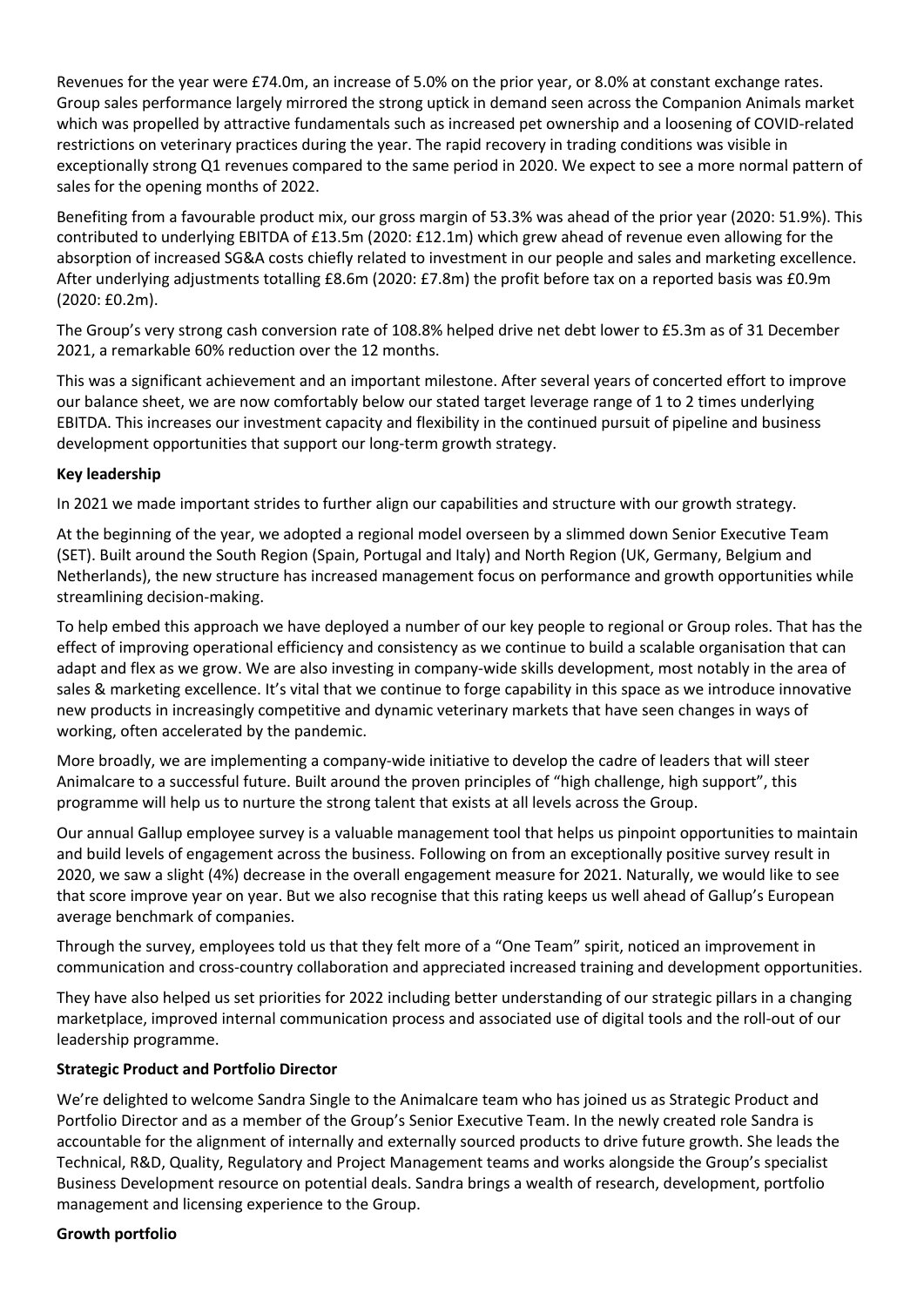Maintaining a high quality and competitive portfolio is key to our future success. It serves as both a solid foundation and an engine of growth. In 2021, we continued with our efforts to rationalise the number of smaller "tail" products, thereby concentrating management and sales & marketing attention on bigger selling, higher margin products. Collectively, our top 40 selling brands accounted for approximately 75% of total revenue, an increase of 8.3% compared with the prior year.

In 2021 we were delighted to see Daxocox enter that top 40 category. Our novel treatment for osteoarthritis-related pain in dogs was introduced in the second half and generated £1.2m in sales. Though we are launching into a vigorous marketplace, increasingly characterised by large corporate veterinary groups, we remain confident Daxocox will be our biggest selling product within the next five to ten years.

We continue to see the greatest growth potential in the Companion Animals and Equine segments of our business, particularly over the longer term. Consequently, that's where we direct most of our investment. However, our Production Animals business continues to enjoy positive fundamentals and generate attractive returns. Indeed, while the revenues derived from this product category declined by 13.9% versus 2020, adjusting for the previously mentioned discontinuation of a legacy distribution agreement in Belgium at the beginning of 2021, our retained Production Animals business grew sales and margins over the year.

## **Business development**

Seeking out pipeline and business development opportunities through partnerships or acquisitions is a central element of our growth strategy. It's never an easy task, but there are attractive opportunities. Indeed, I don't recall many occasions during the year when we were not involved in talks over one or more promising agreements.

Animalcare's strong balance sheet, backed by an experienced business development team, equips us with the financial resources and skills to convert these opportunities into reality. It's particularly satisfying, therefore, to have struck an early-stage research and development agreement with Netherlands-based Orthros Medical. Announced on 24 March 2022, the licensing and collaboration deal seeks to unlock the exciting therapeutic potential of VHH antibodies, initially for the treatment of canine osteoarthritis. This agreement represents a key building block in our long-term growth strategy in an area of therapeutic focus and significant market growth.

In addition, the first products from STEM Animal Health Inc. – our joint venture with Kane Biotech signed in September 2020 – are soon to hit the market following completion of manufacturing transfer and the start of listing negotiations with key customers. We have also extended our commercial reach through a distribution agreement with Virbac to market and sell Daxocox in most European countries outside Animalcare's direct territories.

#### **Innovative pipeline**

Daxocox received marketing authorisation for EU countries and the UK in April 2021. Launch activities kicked off at the end of the first half of the financial year and are under way across all our markets. R&D life cycle management programmes for Daxocox have been initiated to target new indications, new formulations and geographic expansion. For the STEM joint venture, coactive+ biofilm and Dispersin B pipeline projects have been initiated, with a particular focus on otitis.

Our early-stage agreement with Orthros Medical provides an important new dimension to our growing pipeline as we pursue the potential for novel VHH antibody technology that we believe will become an increasing feature of veterinary treatment.

To support delivery of pipeline opportunities, total R&D investment reached £1.3m. We expect this to increase in 2022 as we invest in our VHH antibodies partnership with Orthros Medical and other future growth opportunities.

#### **Summary and outlook**

We entered 2021 at pace with exceptional revenue and profit growth rates in the first quarter driven by a postpandemic recovery in Companion Animals demand. While we saw a return to more normal trading levels across the rest of the year, we delivered a very positive overall performance and a further significant improvement in the Group's financial position, enabling us to continue investing in our long-term growth strategy.

Early sales activity in 2022 is in line with management expectations, although compared to 2021 we anticipate a more even balance between the first and second halves as the grip of COVID-19 loosens over time. Across the full year we expect our revenue and growth momentum to continue while we navigate inflationary and foreign exchange headwinds. Whatever conditions we encounter, I know that we can continue to call on the commitment, agility, focus and professionalism of the Animalcare team on our journey to become a leading company in our chosen markets.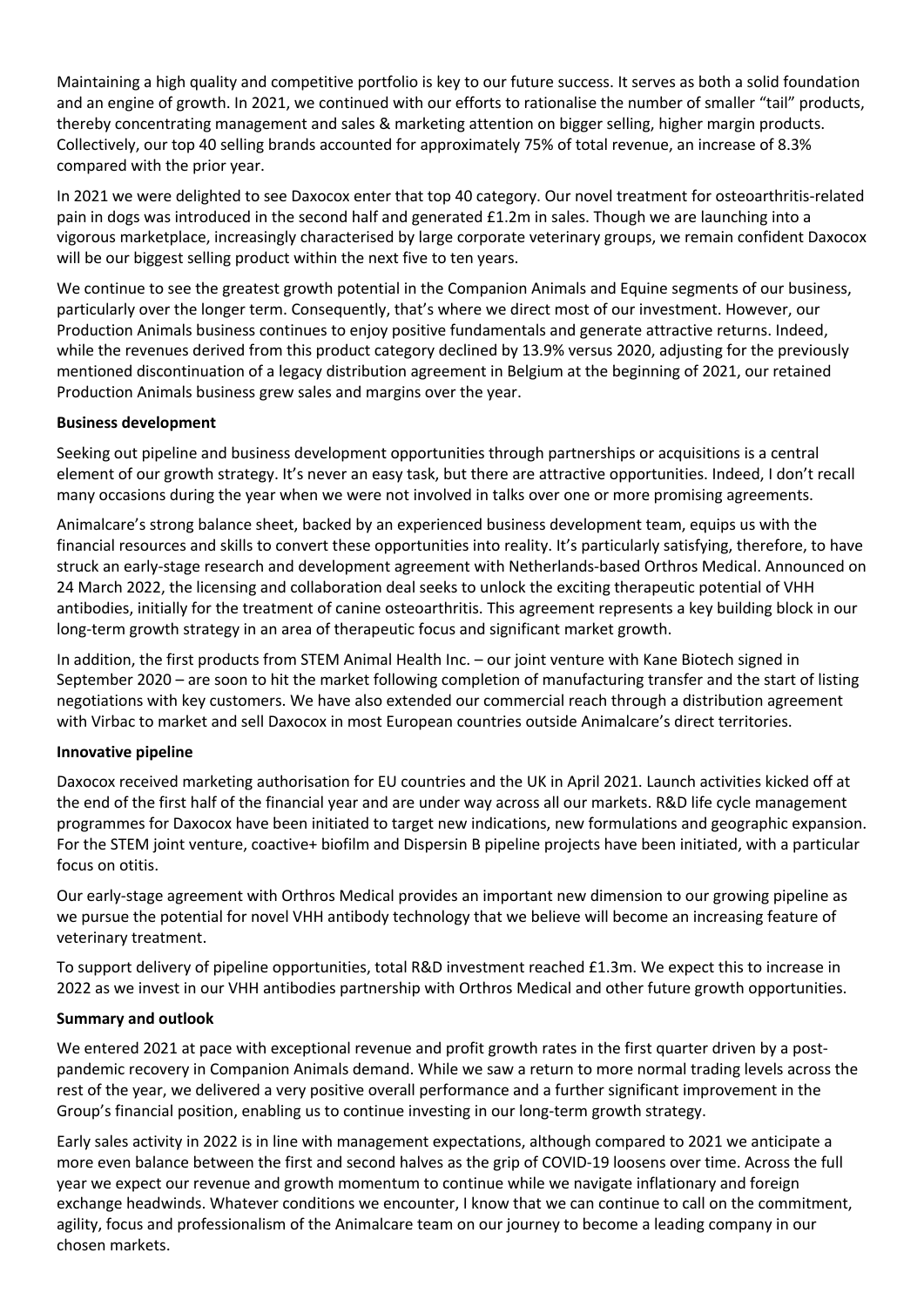I'd like to thank each of our employees for their hard work and dedication. It's hugely appreciated by all members of the senior management team.

## *Jenny Winter*

*Chief Executive Officer*

## **Chief Financial Officer's Review**

#### **Underlying and Statutory Results**

To provide comparability across reporting periods, the Group presents its results on both an underlying and statutory (IFRS) basis. The Directors believe that presenting our financial results on an underlying basis, which excludes non-underlying items, offers a clearer picture of business performance. IFRS results include these items to provide the statutory results. All figures are reported at actual exchange rates (AER) unless otherwise stated. Commentary will include references to constant exchange rates (CER) to identify the impact of foreign exchange movements. A reconciliation between underlying and statutory results is provided at the end of this financial review.

## **Overview of Underlying financial results**

|                                    |        |        | % Change |
|------------------------------------|--------|--------|----------|
|                                    | 2021   | 2020   | at AER   |
|                                    | f'000  | f'000  | %        |
| Revenue                            | 74.024 | 70.494 | 5.0%     |
| <b>Gross Profit</b>                | 39,418 | 36,559 | 7.8%     |
| Gross Margin %                     | 53.3%  | 51.9%  | 1.4%     |
| <b>Underlying Operating Profit</b> | 10,593 | 8,561  | 23.7%    |
| <b>Underlying EBITDA</b>           | 13,455 | 12,091 | 11.3%    |
| Underlying EBITDA margin %         | 18.2%  | 17.2%  | 1.0%     |
| Underlying Basic EPS (p)           | 12.0p  | 10.6p  | 13.2%    |

We are pleased to report a positive trading performance with revenue growth and improved gross margins leading to a double-digit increase in underlying EBITDA. The Group delivered very strong cash conversion which drove a significant reduction in net debt during the year, further strengthening our capacity to invest in our long-term growth strategy.

Revenues grew to £74.0m (2020: £70.5m), up 5.0% on the prior year (8.0% at CER). As anticipated, revenue growth was weighted towards the first half as a result of exceptional veterinary demand in Q1 and markets returning to more normal levels over the course of the financial year.

Revenue by product category is shown in the table below:

|                           | 2020   | 2020   | % Change at AER |
|---------------------------|--------|--------|-----------------|
|                           | f'000  | f'000  |                 |
| <b>Companion Animals</b>  | 51,326 | 44,808 | 14.5%           |
| <b>Production Animals</b> | 16,980 | 19,720 | (13.9%)         |
| Equine & other            | 5.718  | 5.966  | $(4.1\%)$       |
| <b>Total</b>              | 74,024 | 70.494 | 5.0%            |

Companion Animals revenue, which represented approximately 69% of Group turnover, is the key driver of our overall revenue growth, increasing by 14.5% to £51.3m. This growth can be attributed to strong in-year market dynamics across Europe, in particular during the first half of the year, newly introduced products, which contributed £2.2m (2020: £1.9m) and continued focus on driving value from our key (top 40) brands. Daxocox, our novel COX-2 inhibitor pain treatment for dogs, added £1.2m to revenue, predominantly during the second half.

In contrast, Production Animals revenue declined by 13.9% versus the prior year to £17.0m. This is primarily driven by the discontinuation of a legacy distribution contract of several antibiotics and other lower margin products within the Group's Belgium subsidiary. Production Animals remains an important part of our South Region business, accounting for approximately 40% of regional revenues. Within this region, Production Animals sales increased by 3.0% compared to 2020.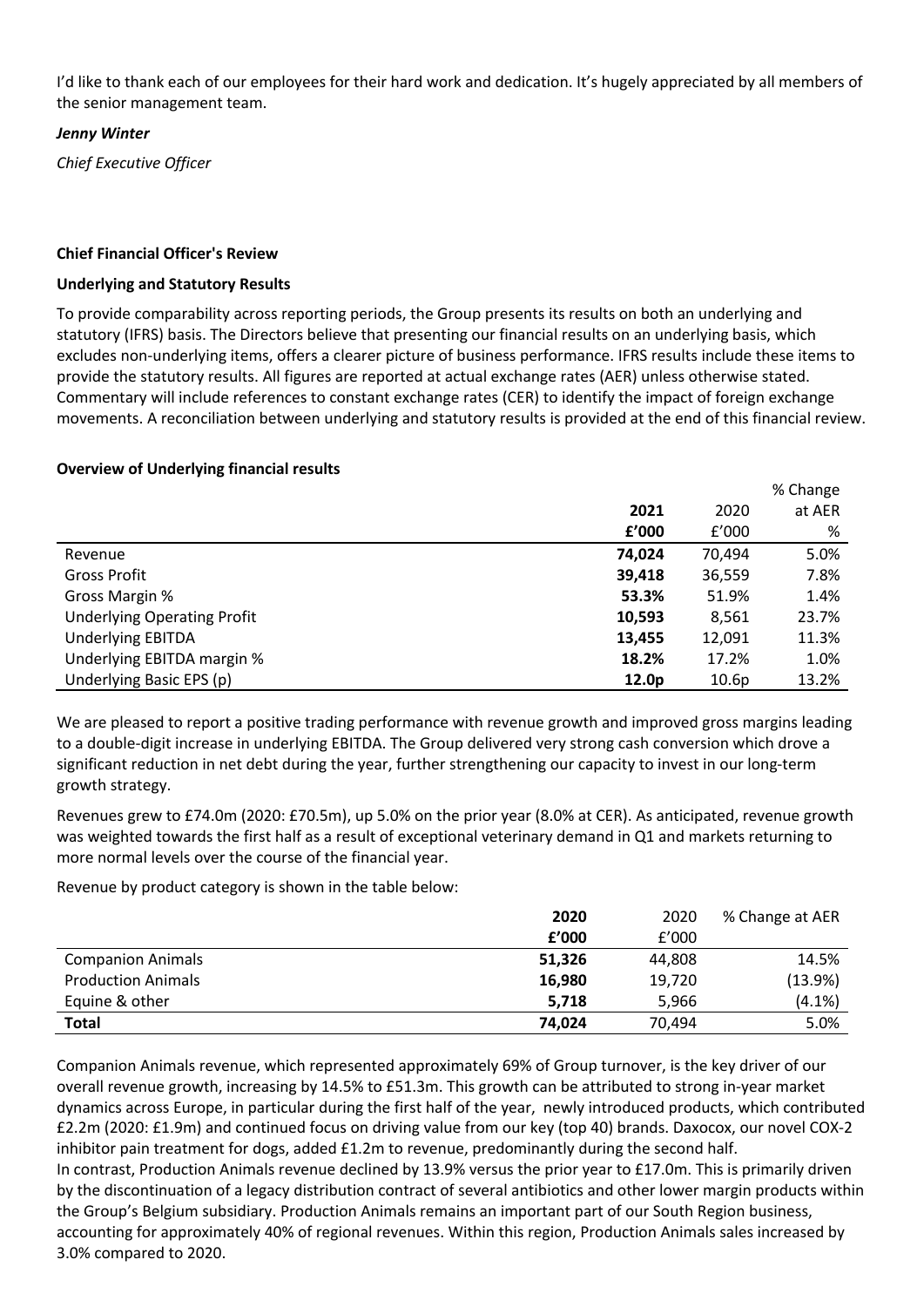As expected, Equine and other sales decreased by 4.1% to £5.7m primarily due to prior year stock build within our international partner channel in advance of the manufacturing transfer of Danilon, which was completed during the year.

During 2021, we maintained our emphasis on optimising our portfolio to reduce fragmentation and drive commercial focus towards our larger selling, higher margin, brands. As a result, we entered 2022 with a portfolio that is close to our target of approximately 150 brands. Revenues from the top 40 brands grew by 8.3%, predominantly driven by new product launches during 2021 and 2020, while improving our gross margins.

The strong revenue growth and higher margin product mix drove a significant improvement in our operating profitability with underlying EBITDA at £13.5m (2020: £12.1m), an increase of 11.3% versus prior year. SG&A costs increased during the year to £26.0m (2020: £24.5m) principally driven by investments in sales and marketing activities and our people. As a result, SG&A expenses as a percentage of revenue increased to 35.1% (2020: 34.7%).

The underlying effective tax rate of 24.4% (2020: 20.1%) has increased versus prior year primarily reflecting the geographic mix of profits and the one-off impact of the substantively enacted increase in corporate tax rates in the UK (from 19% to 25% effective 1 April 2023) on deferred tax balances. We continue to optimise research and development tax credits.

Reflecting the points noted above, underlying basic EPS increased by 13.2% to 12.0 pence (2020: 10.6 pence).

## **Overview of reported financial results**

Reported Group loss after tax for the year (after accounting for the non-underlying items shown in the table and discussed below) was £0.1m (2020: £0.2m profit), with reported loss per share at 0.1 pence (2020: 0.4 pence earnings per share).

|                                     | 2021              | Amortisation  | Acquisition,   | 2021      | 2020      |
|-------------------------------------|-------------------|---------------|----------------|-----------|-----------|
|                                     | <b>Underlying</b> | and           | restructuring, | Reported  | Reported  |
|                                     | results           | impairment of | integration    | results   | results   |
|                                     | f'000             | intangibles   | and other      | f'000     | f'000     |
|                                     |                   | f'000         | costs          |           |           |
|                                     |                   |               | f'000          |           |           |
| <b>Revenue</b>                      | 74,024            |               |                | 74,024    | 70,494    |
| <b>Gross Profit</b>                 | 39,418            |               |                | 39,418    | 36,559    |
| Selling, general & administrative   | (26, 759)         | (4,580)       |                | (31, 339) | (30, 427) |
| expenses                            |                   |               |                |           |           |
| Research & development expenses     | (2, 181)          | (951)         |                | (3, 132)  | (3, 486)  |
| Net other operating                 | 115               | (2,761)       | (312)          | (2,958)   | (1,843)   |
| income/(expense)                    |                   |               |                |           |           |
| <b>Operating profit/(loss)</b>      | 10,593            | (8, 292)      | (312)          | 1,989     | 803       |
| Net finance expenses                | (856)             |               |                | (856)     | (511)     |
| Share in net loss of joint ventures | (188)             |               |                | (188)     | (93)      |
| Profit/(loss) before tax            | 9,542             | (8, 292)      | (312)          | 945       | 199       |
| Taxation                            | (2,325)           | 1,256         | 47             | (1,022)   | 35        |
| Profit/(loss) for the year          | 7,224             | (7,036)       | (265)          | (77)      | 234       |
| Basic earnings/(loss) per share (p) | 12.0p             |               |                | (0.1p)    | 0.4p      |

Non-underlying items totalling £8.6m (2020: £7.8m) relating to profit before tax have been incurred in the year, as set out in note 4. These principally comprise:

- 1. Amortisation and impairment of acquisition-related intangibles of £8.3m (2020: £5.9m). This charge primarily comprises amortisation in relation to the reverse acquisition of Ecuphar NV and previous acquisitions made by Ecuphar NV. The increase versus 2020 primarily reflects the non-cash impairment of four projects that formed part of the acquired development pipeline, the principal drivers for which are:
	- the recall and suspension of all products containing ranitidine for human use by European and US authorities. Consequently, Animalcare has ceased development of ranitidine for animal use; and
	- technical and manufacturing issues that have significantly impacted the timing of supply and expected commercial returns of an equine product.
- 2. Expenses relating to acquisition, business development, integration, restructuring and other costs of £0.8m (2020: £1.5m) including the carve out and partnership of Identicare Ltd, our microchipping and database services business, with effect from 1 January 2022, reorganisation and restructuring of our Belgium and UK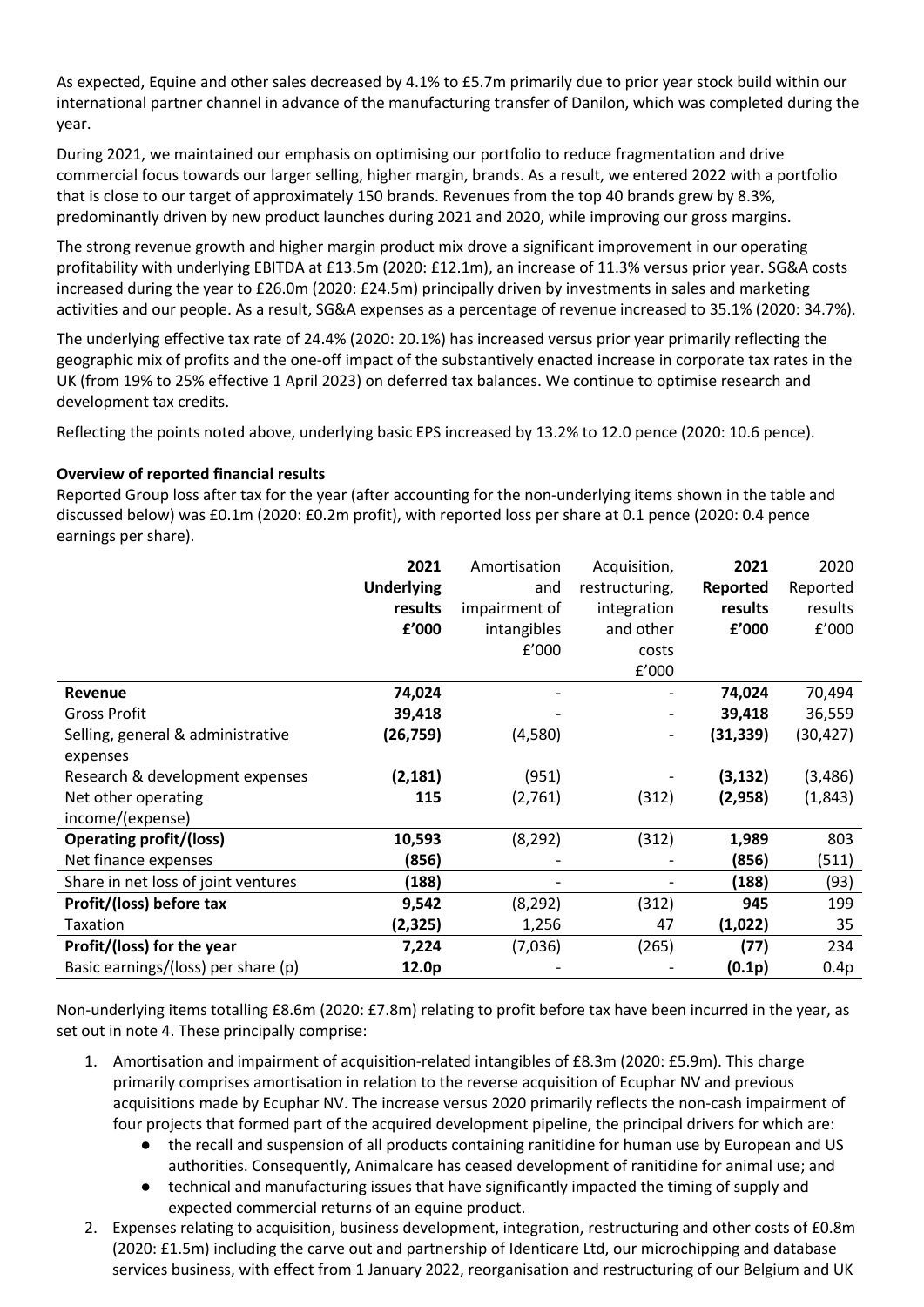logistic operations and relocation of our Spanish office;

3. £0.5m income in respect of product divestments as we continue to focus on our core higher margin brands.

## **Dividends**

An interim dividend of 2.0 pence per share was paid in November 2021.

The Board is proposing a final dividend of 2.4 pence per share (2020: 2.0 pence per share) in line with pre-COVID levels. Subject to shareholder approval at the Annual General Meeting to be held on 7 June 2022, the final dividend will be paid on 8 July 2022 to shareholders whose names are on the Register of Members at close of business on 10 June 2022. The ordinary shares will become ex-dividend on 9 June 2022.

The Board continues to closely monitor the dividend policy, recognising the Group's need for investment to drive future growth and dividend flow to deliver overall value to our shareholders.

#### **Cash flow and net debt**

We have made significant progress during 2021 in reducing our debt and increasing our financial capacity for M&A and pipeline opportunities that support our long-term growth. The main driver for this was our very strong cash conversion performance as set out in the table below:

|                                          | 2021   | 2020   |
|------------------------------------------|--------|--------|
|                                          | f'000  | f'000  |
| <b>Underlying EBITDA</b>                 | 13,455 | 12,091 |
| Net cash flow from operations            | 14,023 | 11,117 |
| Non-underlying items                     | 611    | 1,324  |
| Underlying net cash flow from operations | 14.634 | 12,441 |
| Underlying cash conversion %             | 108.8% | 102.9% |

Net cash flow generated by our operations increased to £14.0m (2020: £11.1m). Net working capital reduced by £2.2m primarily due to lower than expected receivables as a result of phasing of trading towards year end. Inventories reduced by £1.4m driven by delayed supply, a large proportion of which came into stock during Q1. The reduction in net working capital was in part offset by a £1.8m increase in cash taxes mainly due to a combination of geographic mix of profits, phasing of payments, settlement of prior year taxes and reduced cash receipts in respect of R&D tax credits.

As we expect trading and inventory patterns to be more balanced over the current financial year ending 31 December 2022, we anticipate cash conversion to be lower in 2022, but remain on average over 2021 and 2022 within the target 90-100% range.

Net debt reduced by £8.3m over the full year and stood at £5.3m on 31 December 2021. This significant improvement was largely driven by the very strong cash conversion noted above. Exchange rate variations benefited the net debt position by £1.1m.

|                                         | £'000     |
|-----------------------------------------|-----------|
| Net debt at 1 January 2021              | (13, 618) |
| Net cash generated from operations      | 14,023    |
| Net capital expenditure                 | (2,675)   |
| Investments in joint venture            | (289)     |
| Net finance expenses                    | (1,684)   |
| Issue of share options                  | 76        |
| Dividends paid                          | (2,403)   |
| Foreign exchange on cash and borrowings | 1,148     |
| Movement in IFRS 16 lease liabilities   | 92        |
| Net debt at 31 December 2021            | (5, 330)  |

Net capital expenditure of £2.7m (2020: £1.5m) largely comprises investment in our product development pipeline of £1.3m, the most significant components of which relate to Daxocox and milestone licence payments to STEM Animal Health inc, together with £1.0m of expenditure relating to continuing investment in our IT infrastructure, including new regulatory and quality management systems and website and platform development relating to Identicare Ltd.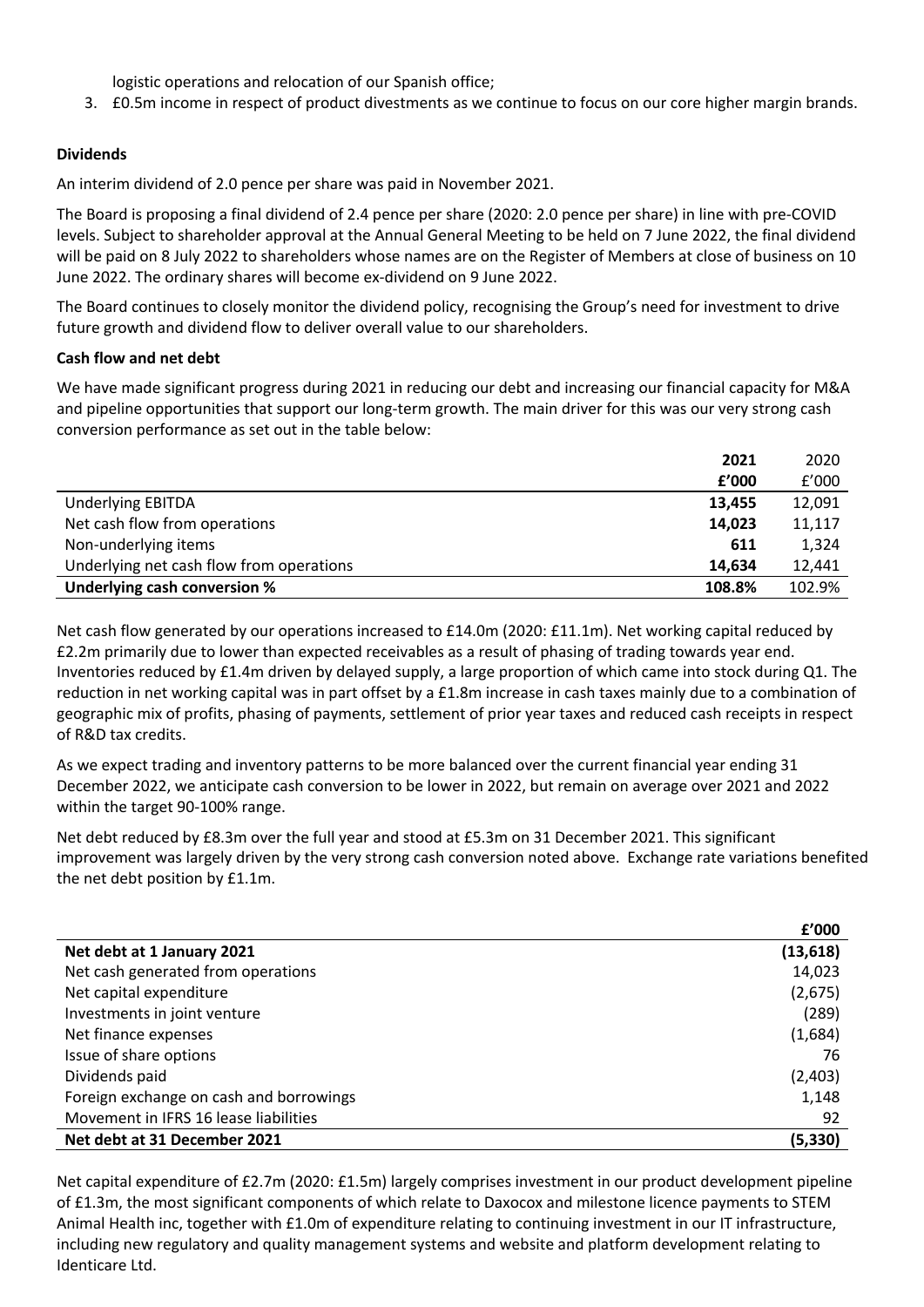The net debt to underlying EBITDA leverage ratio was approximately 0.4 times (FY20: 1.1 times) comfortably below the Group's stated target range of 1-2 times underlying EBITDA.

## **Borrowing facilities**

During the first half of the year, we completed an exercise with our four syndicate banks to extend our existing banking facilities from 31 March 2022 to 31 March 2025.

The Group's financing arrangements consist of a committed revolving credit facility of €41.5m and a €10m acquisition line, which cannot be utilised to fund our operations. The investment loan facility was repaid in full at the time of renewal.

The facilities remain subject to the following covenants which are in operation at all times:

- Net debt to underlying EBITDA ratio of 3.5 times;
- Underlying EBITDA to interest ratio of minimum 4 times; and
- Solvency (total assets less goodwill/total equity less goodwill) greater than 25%.

As at 31 December 2021 and throughout the financial year, all covenant requirements were met with significant headroom across all three measures.

At 31 December 2021, total facilities were £43.3m, of which £3.6m, net of cash balances, was utilised, leaving headroom of £39.7m.

#### **Going concern**

The Directors have prepared cashflow forecasts for a period of at least 12 months from the date of signing of these financial statements (the going concern assessment period). These forecasts indicate that the Group will have sufficient funds to meet its obligations as they fall due, taking into account the potential impact of "severe but plausible" downside scenarios to factor in a range of downside revenue estimates, including further unexpected COVID disruptions, and higher than expected inflation across our cost base, with corresponding mitigating actions.

The output from these scenarios shows the Group has adequate levels of liquidity from its committed facilities and complies with all its banking covenants throughout the going concern assessment period. Accordingly, the Directors continue to adopt the going concern basis of preparation.

#### **Summary and outlook**

We delivered a strong set of results driven by growing demand in our Companion Animals segment, underpinned by strong market fundamentals which have moderated as we progressed through the financial year. Demand levels in the early part of 2022 are encouraging and in line with expectations that revenue and profit delivery will be more balanced over the current financial year compared to 2021.

Our very strong underlying cash conversion led to a significant reduction in net debt and the net debt to underlying EBITDA leverage ratio. We hence enter 2022 with increased capacity and flexibility to pursue business and product development opportunities. Our licensing and collaboration agreement with Orthros Medical, announced on 24 March 2022, is the first step towards increasing investment in our product development pipeline.

#### *Chris Brewster*

*Chief Financial Officer*

**29 March 2022**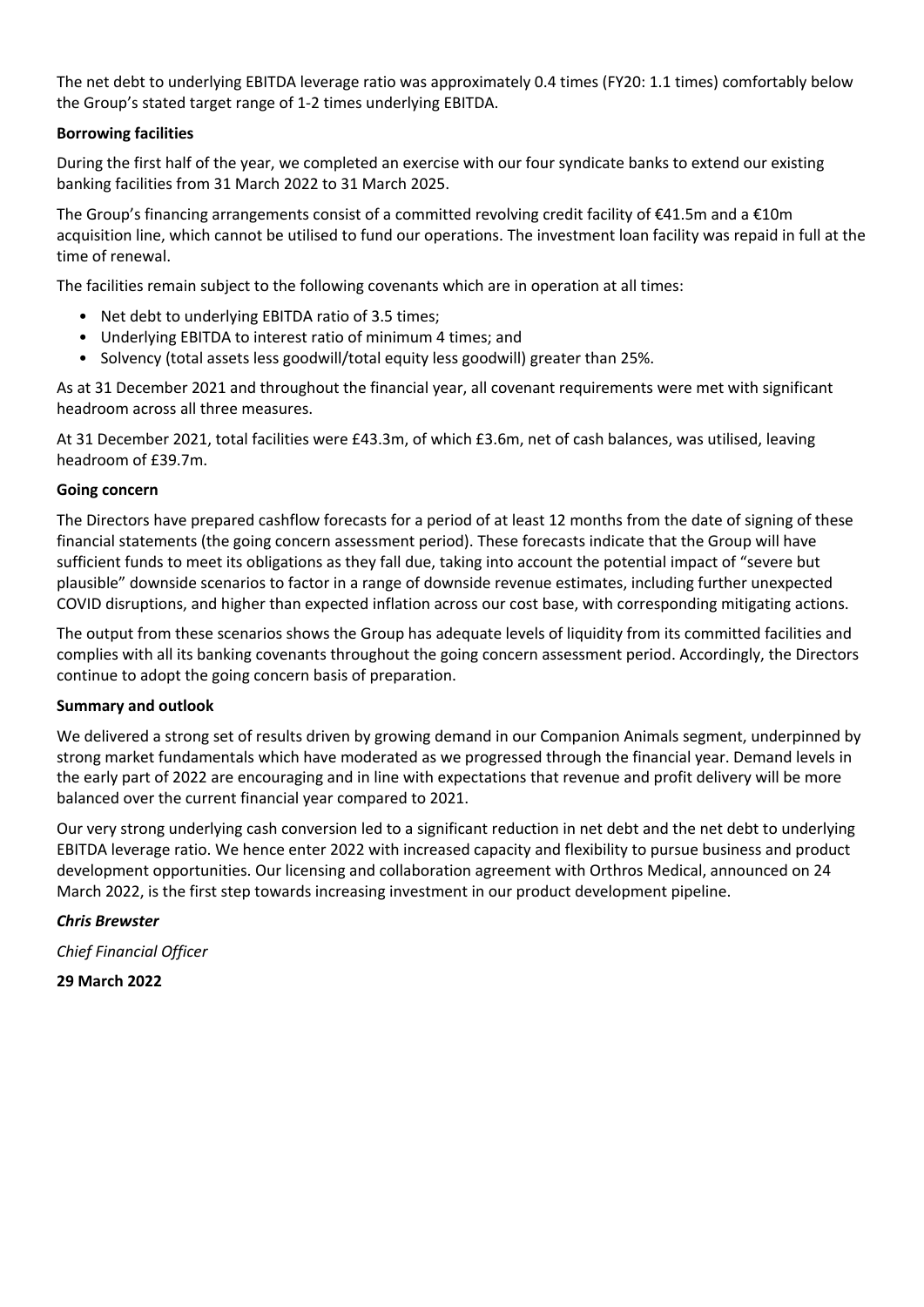|                                      |              | For the year ended 31 December |                          |                      |                         |                          |                      |  |
|--------------------------------------|--------------|--------------------------------|--------------------------|----------------------|-------------------------|--------------------------|----------------------|--|
|                                      |              |                                | Non-                     |                      |                         | Non-                     |                      |  |
|                                      |              |                                | <b>Underlying</b>        |                      |                         | <b>Underlying</b>        |                      |  |
|                                      |              | <b>Underlying</b>              | (note 4)                 |                      | <b>Total Underlying</b> | (note 4)                 | <b>Total</b>         |  |
|                                      |              | 2021                           | 2021                     | 2021                 | 2020                    | 2020                     | 2020                 |  |
|                                      | <b>Notes</b> | £'000                          | £'000                    | £'000                | £'000                   | £'000                    | £'000                |  |
| Revenue                              | 5            | 74,024                         |                          | 74,024               | 70,494                  | $\qquad \qquad -$        | 70,494               |  |
| Cost of sales                        |              | (34, 606)                      |                          | (34, 606)            | (33, 935)               | $\overline{\phantom{0}}$ | (33, 935)            |  |
| <b>Gross profit</b>                  |              | 39,418                         | $\overline{\phantom{a}}$ | 39,418               | 36,559                  | $\overline{\phantom{0}}$ | 36,559               |  |
| Research and development expenses    |              | (2, 181)                       | (951)                    | (3, 132)             | (2,386)                 | (1,100)                  | (3, 486)             |  |
| Selling and marketing expenses       |              | (12, 277)                      |                          | $- (12, 277)$        | (12, 325)               | -                        | (12, 325)            |  |
| General and administrative expenses  |              | (14, 482)                      |                          | $(4,580)$ $(19,062)$ | (13, 302)               |                          | $(4,800)$ $(18,102)$ |  |
| Net other operating                  |              |                                |                          |                      |                         |                          |                      |  |
| (expense)/income                     |              | 115                            | (3,073)                  | (2,958)              | 15                      | (1,858)                  | (1, 843)             |  |
| <b>Operating profit/(loss)</b>       |              | 10,593                         | (8,604)                  | 1,989                | 8,561                   | (7, 758)                 | 803                  |  |
| <b>Financial expenses</b>            | 6            | (2,613)                        |                          | (2,613)              | (1,051)                 | -                        | (1,051)              |  |
| Financial income                     | 7            | 1,757                          |                          | 1,757                | 540                     | $\overline{\phantom{0}}$ | 540                  |  |
| <b>Financial expenses net</b>        |              | (856)                          | $\overline{\phantom{m}}$ | (856)                | (511)                   | $\overline{\phantom{0}}$ | (511)                |  |
| Share in net loss of joint ventures  |              |                                |                          |                      |                         |                          |                      |  |
| accounted for using the equity       |              |                                |                          |                      |                         |                          |                      |  |
| method                               | 12           | (188)                          |                          | (188)                | (93)                    |                          | (93)                 |  |
| Profit/(loss) before tax             |              | 9,549                          | (8,604)                  | 945                  | 7,957                   | (7, 758)                 | 199                  |  |
| Income tax                           | 8            | (2, 325)                       | 1,303                    | (1,022)              | (1,604)                 | 1,639                    | 35                   |  |
| (Loss)/profit for the year           |              | 7,224                          | (7, 301)                 | (77)                 | 6,353                   | (6, 119)                 | 234                  |  |
| Net profit/(loss) attributable to:   |              |                                |                          |                      |                         |                          |                      |  |
| The owners of the parent             |              | 7,224                          | (7, 301)                 | (77)                 | 6,353                   | (6, 119)                 | 234                  |  |
| Earnings per share for profit/(loss) |              |                                |                          |                      |                         |                          |                      |  |
| attributable to the ordinary equity  |              |                                |                          |                      |                         |                          |                      |  |
| holders of the Company:              |              |                                |                          |                      |                         |                          |                      |  |
| Basic earnings per share             | 9            | 12.0p                          |                          | (0.1p)               | 10.6p                   |                          | 0.4p                 |  |
| Diluted earnings per share           | 9            | 12.0p                          |                          | (0.1p)               | 10.6p                   |                          | 0.4p                 |  |

In order to aid understanding of underlying business performance, the Directors have presented underlying results before the effect of exceptional and other items. These exceptional and other items are analysed in detail in note 4 to these financial statements.

#### **Consolidated statement of comprehensive income Year ended 31 December 2021**

|                                                             | For the year ended 31 |       |
|-------------------------------------------------------------|-----------------------|-------|
|                                                             | <b>December</b>       |       |
|                                                             | 2021                  | 2020  |
|                                                             | £'000                 | £'000 |
| (Loss)/ profit for the year                                 | (77)                  | 234   |
| Other comprehensive income                                  |                       |       |
| Cumulative translation differences*                         | (638)                 | 508   |
| Other comprehensive (loss)/ income, net of tax              | (638)                 | 508   |
| Total comprehensive (loss)/ income for the year, net of tax | (715)                 | 742   |
| Total comprehensive (loss)/ income attributable to:         |                       |       |
| The owners of the parent                                    | (715)                 | 742   |

\* May be reclassified subsequently to profit & loss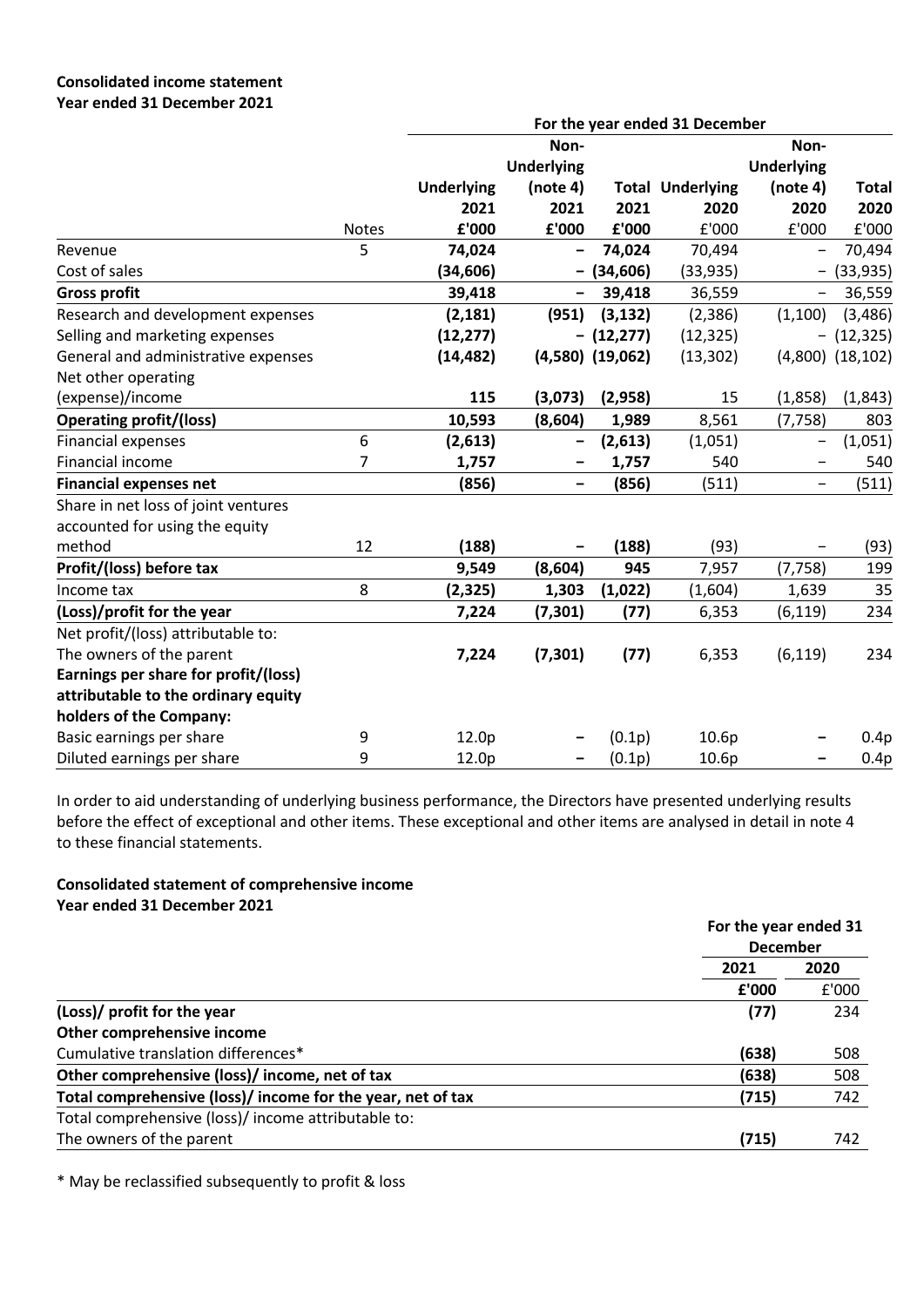## **Consolidated statement of financial position Year ended 31 December 2021**

|                                                 |              | For the year ended 31<br><b>December</b> |           |
|-------------------------------------------------|--------------|------------------------------------------|-----------|
|                                                 | <b>Notes</b> | 2021                                     | 2020      |
|                                                 |              | £'000                                    | £'000     |
| <b>Assets</b>                                   |              |                                          |           |
| <b>Non-current assets</b>                       |              |                                          |           |
| Goodwill                                        | 10           | 50,337                                   | 50,987    |
| Intangible assets                               | 11           | 29,719                                   | 37,812    |
| Property, plant and equipment                   |              | 626                                      | 265       |
| Right-of-use-assets                             | 16           | 1,658                                    | 1,790     |
| Investments in joint ventures                   | 12           | 1,290                                    | 1,457     |
| Deferred tax assets                             | 8            | 1,963                                    | 2,220     |
| Other financial assets                          |              | 90                                       | 63        |
| Other non-current assets                        |              | 24                                       | 48        |
| <b>Total non-current assets</b>                 |              | 85,707                                   | 94,642    |
| <b>Current assets</b>                           |              |                                          |           |
| Inventories                                     |              | 10,328                                   | 12,797    |
| Trade receivables                               |              | 7,135                                    | 10,142    |
| Other current assets                            |              | 1,200                                    | 1,589     |
| Cash and cash equivalents                       |              | 5,633                                    | 5,265     |
| <b>Total current assets</b>                     |              | 24,296                                   | 29,793    |
| <b>Total assets</b>                             |              | 110,003                                  | 124,435   |
| <b>Liabilities</b>                              |              |                                          |           |
| <b>Current liabilities</b>                      |              |                                          |           |
| <b>Borrowings</b>                               | 13           |                                          | (637)     |
| Lease liabilities                               | 16           | (723)                                    | (951)     |
| Trade payables                                  |              | (10, 021)                                | (11, 348) |
| Tax payables                                    |              | (471)                                    | (553)     |
| Accrued charges and contract liabilities        | 14           | (1,083)                                  | (2,686)   |
| Other current liabilities                       |              | (2, 156)                                 | (3,202)   |
| <b>Total current liabilities</b>                |              | (14, 454)                                | (19, 377) |
| <b>Non-current liabilities</b>                  |              |                                          |           |
| <b>Borrowings</b>                               | 13           | (9, 243)                                 | (16, 432) |
| Lease liabilities                               | 16           | (996)                                    | (861)     |
| Deferred tax liabilities                        | 8            | (4, 271)                                 | (4,804)   |
| <b>Contract liabilities</b>                     | 14           | (675)                                    | (556)     |
| Provisions                                      |              | (408)                                    | (96)      |
| Other non-current liabilities                   |              | (1, 157)                                 | (717)     |
| <b>Total non-current liabilities</b>            |              | (16, 750)                                | (23, 466) |
| <b>Total Liabilities</b>                        |              | (31, 204)                                | (42, 843) |
| <b>Net assets</b>                               |              | 78,799                                   | 81,592    |
| <b>Equity</b>                                   |              |                                          |           |
| Share capital                                   | 15           | 12,019                                   | 12,012    |
| Share premium                                   | 15           | 132,798                                  | 132,729   |
| Reverse acquisition reserve                     |              | (56, 762)                                | (56, 762) |
| <b>Accumulated losses</b>                       |              | (11, 676)                                | (9, 445)  |
| Other reserves                                  |              | 2,420                                    | 3,058     |
| Equity attributable to the owners of the parent |              | 78,799                                   | 81,592    |
| <b>Total equity</b>                             |              | 78,799                                   | 81,592    |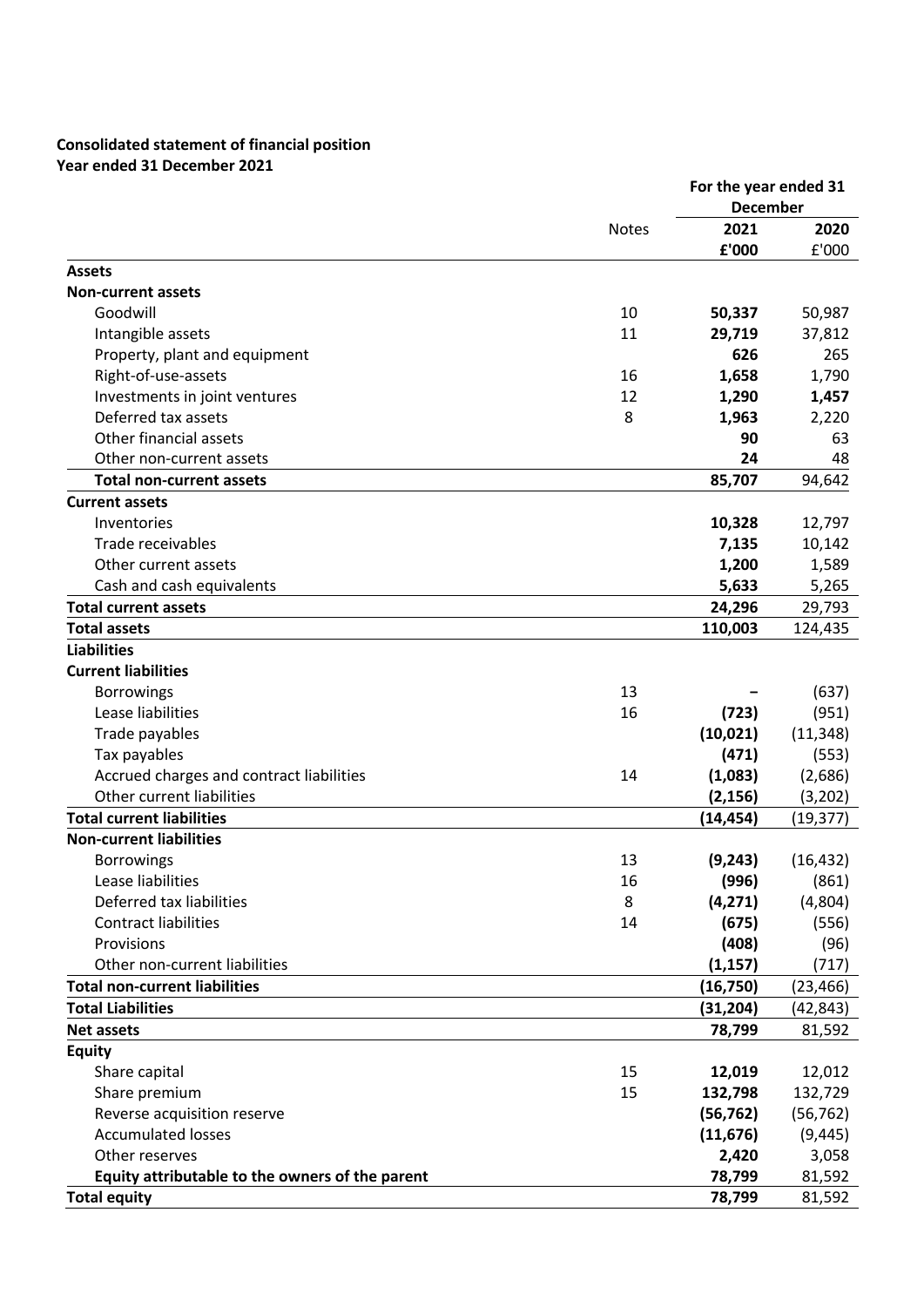## **Consolidated statement of changes in equity Year ended 31 December 2021**

|                                    | Attributable to the owners of the parents |                         |                                                  |                                          |                          |                        |  |
|------------------------------------|-------------------------------------------|-------------------------|--------------------------------------------------|------------------------------------------|--------------------------|------------------------|--|
|                                    |                                           |                         | <b>Retained</b>                                  |                                          |                          |                        |  |
|                                    | <b>Share</b><br>capital                   | <b>Share</b><br>premium | earnings/<br><b>Accumulated</b><br><b>losses</b> | <b>Reverse</b><br>acquisition<br>reserve | Other<br>reserve         | <b>Total</b><br>equity |  |
|                                    | £'000                                     | £'000                   | £'000                                            | £'000                                    | £'000                    | £'000                  |  |
| At 1 January 2021                  | 12,012                                    | 132,729                 | (9,445)                                          | (56, 762)                                | 3,058                    | 81,592                 |  |
| Loss for the year                  |                                           |                         | (77)                                             |                                          |                          | (77)                   |  |
| Other comprehensive expense        |                                           |                         |                                                  |                                          | (638)                    | (638)                  |  |
| <b>Total comprehensive expense</b> |                                           |                         | (77)                                             |                                          | (638)                    | (715)                  |  |
| Dividends paid                     |                                           |                         | (2,403)                                          |                                          | $\overline{\phantom{m}}$ | (2,403)                |  |
| Exercise of share options          | 7                                         | 69                      |                                                  |                                          |                          | 76                     |  |
| Share based payments               |                                           |                         | 249                                              |                                          |                          | 249                    |  |
| At 31 December 2021                | 12,019                                    | 132,798                 | (11, 676)                                        | (56,762)                                 | 2,420                    | 78,799                 |  |

|                                    | Attributable to the owners of the parents<br><b>Retained</b> |                         |                                                  |                                          |                              |                        |  |
|------------------------------------|--------------------------------------------------------------|-------------------------|--------------------------------------------------|------------------------------------------|------------------------------|------------------------|--|
|                                    | <b>Share</b><br>capital                                      | <b>Share</b><br>premium | earnings/<br><b>Accumulated</b><br><b>losses</b> | <b>Reverse</b><br>acquisition<br>reserve | <b>Other</b><br>reserve      | <b>Total</b><br>equity |  |
|                                    | £'000                                                        | £'000                   | £'000                                            | £'000                                    | £'000                        | £'000                  |  |
| At 1 January 2020                  | 12,012                                                       | 132,729                 | (8,640)                                          | (56,762)                                 | 2,550                        | 81,889                 |  |
| Profit for the year                |                                                              |                         | 234                                              |                                          |                              | 234                    |  |
| Other comprehensive income         |                                                              |                         |                                                  |                                          | 508                          | 508                    |  |
| <b>Total comprehensive expense</b> |                                                              |                         | 234                                              |                                          | 508                          | 742                    |  |
| Dividends paid                     |                                                              |                         | (1,201)                                          |                                          | $\qquad \qquad \blacksquare$ | (1,201)                |  |
| Share based payments               |                                                              |                         | 162                                              |                                          | $\qquad \qquad \blacksquare$ | 162                    |  |
| At 31 December 2020                | 12,012                                                       | 132,729                 | (9,445)                                          | (56, 762)                                | 3.058                        | 81,592                 |  |

## **Reverse acquisition reserve**

Reverse acquisition reserve represents the reserve that has been created upon the reverse acquisition of Animalcare Group plc.

#### **Other reserve**

Other reserve mainly relates to currency translation differences. These exchange differences arise on the translation of subsidiaries with a functional currency other than Sterling.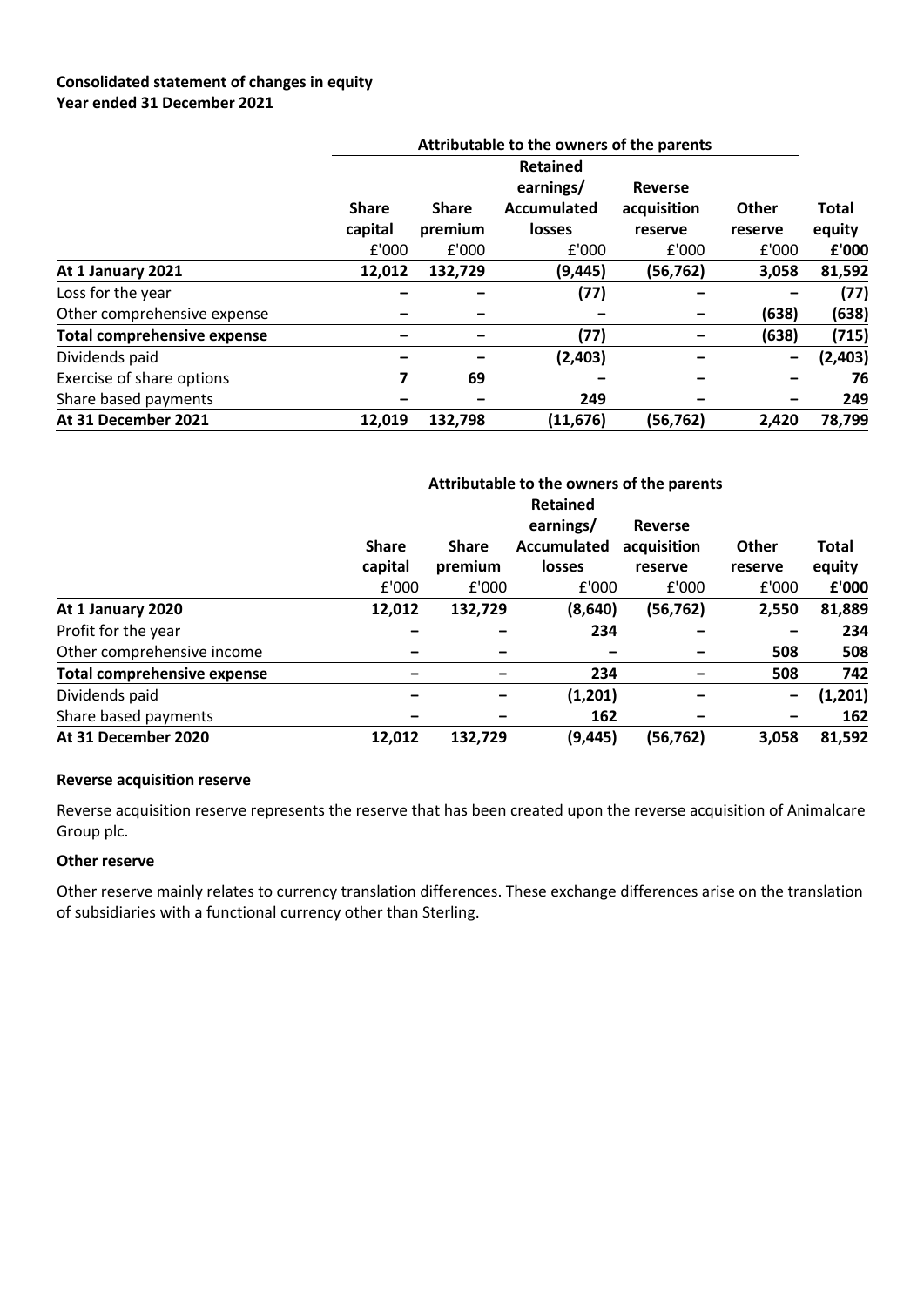## **Consolidated cash flow statement Year ended 31 December 2021**

|                                                                                |              | For the year ended<br>31 December |              |
|--------------------------------------------------------------------------------|--------------|-----------------------------------|--------------|
|                                                                                | <b>Notes</b> | 2021                              | 2020         |
|                                                                                |              | £'000                             | £'000        |
| <b>Operating activities</b>                                                    |              |                                   |              |
| Profit before tax                                                              |              | 945                               | 199          |
| Non-cash and operational adjustments                                           |              |                                   |              |
| Share in net loss of joint ventures                                            | 12           | 188                               | 93           |
| Depreciation of property, plant and equipment                                  |              | 1,186                             | 1,243        |
| Amortisation of intangible assets                                              | 11           | 7,217                             | 8,149        |
| Impairment of intangible assets                                                | 11           | 2,761                             | 19           |
| Share-based payment expense                                                    |              | 249                               | 162          |
| Gain on disposal of fixed assets                                               |              | (396)                             | (16)         |
| Non-cash movement in provisions                                                |              | 120                               | 534          |
| Movement allowance for bad debt and inventories                                |              | 760                               | 509          |
| Financial income                                                               |              | (459)                             |              |
|                                                                                |              | 1,221                             | (219)<br>815 |
| Financial expense                                                              |              | 88                                |              |
| Impact of foreign currencies<br>Fair value adjustment contingent consideration |              | (17)                              | (82)         |
| <b>Movements in working capital</b>                                            |              |                                   |              |
| Decrease in trade receivables                                                  |              |                                   | 640          |
|                                                                                |              | 3,540                             |              |
| Decrease/(Increase) in inventories                                             |              | 1,356                             | (1,615)      |
| (Decrease)/increase in payables                                                |              | (2,698)                           | 882          |
| Income tax paid                                                                |              | (2,038)                           | (196)        |
| Net cash flow from operating activities                                        |              | 14,023                            | 11,117       |
| <b>Investing activities</b>                                                    |              |                                   |              |
| Purchase of property, plant and equipment                                      |              | (557)                             | (177)        |
| Purchase of intangible assets                                                  | 11           | (2,658)                           | (2, 258)     |
| Proceeds from the sale of property, plant and equipment (net)                  |              | 540                               | 122          |
| Capital contribution in joint venture                                          | 12           | (289)                             | (593)        |
| Net cash flow used in investing activities                                     |              | (2,964)                           | (2,906)      |
| <b>Financing activities</b>                                                    |              |                                   |              |
| Proceeds from loans and borrowings and convertible debt                        |              | (8, 476)                          | (6,002)      |
| Repayment of loans and borrowings                                              |              | 1,524                             | (5)          |
| Repayment of IFRS16 lease liability                                            | 16           | (1,024)                           | (1,081)      |
| Receipts from issue of share capital                                           |              | 76                                |              |
| Dividends paid                                                                 | 15           | (2, 403)                          | (1, 201)     |
| Interest paid                                                                  |              | (447)                             | (516)        |
| Other financial (expense)/income                                               |              | (213)                             | (53)         |
| Net cash flow used in financing activities                                     |              | (10, 963)                         | (8,858)      |
| Net increase/(decrease)in cash and cash equivalents                            |              | 96                                | (647)        |
| Cash and cash equivalents at beginning of year                                 |              | 5,265                             | 6,165        |
| Exchange rate differences on cash and cash equivalents                         |              | 272                               | (253)        |
| Cash and cash equivalents at end of year                                       |              | 5,633                             | 5,265        |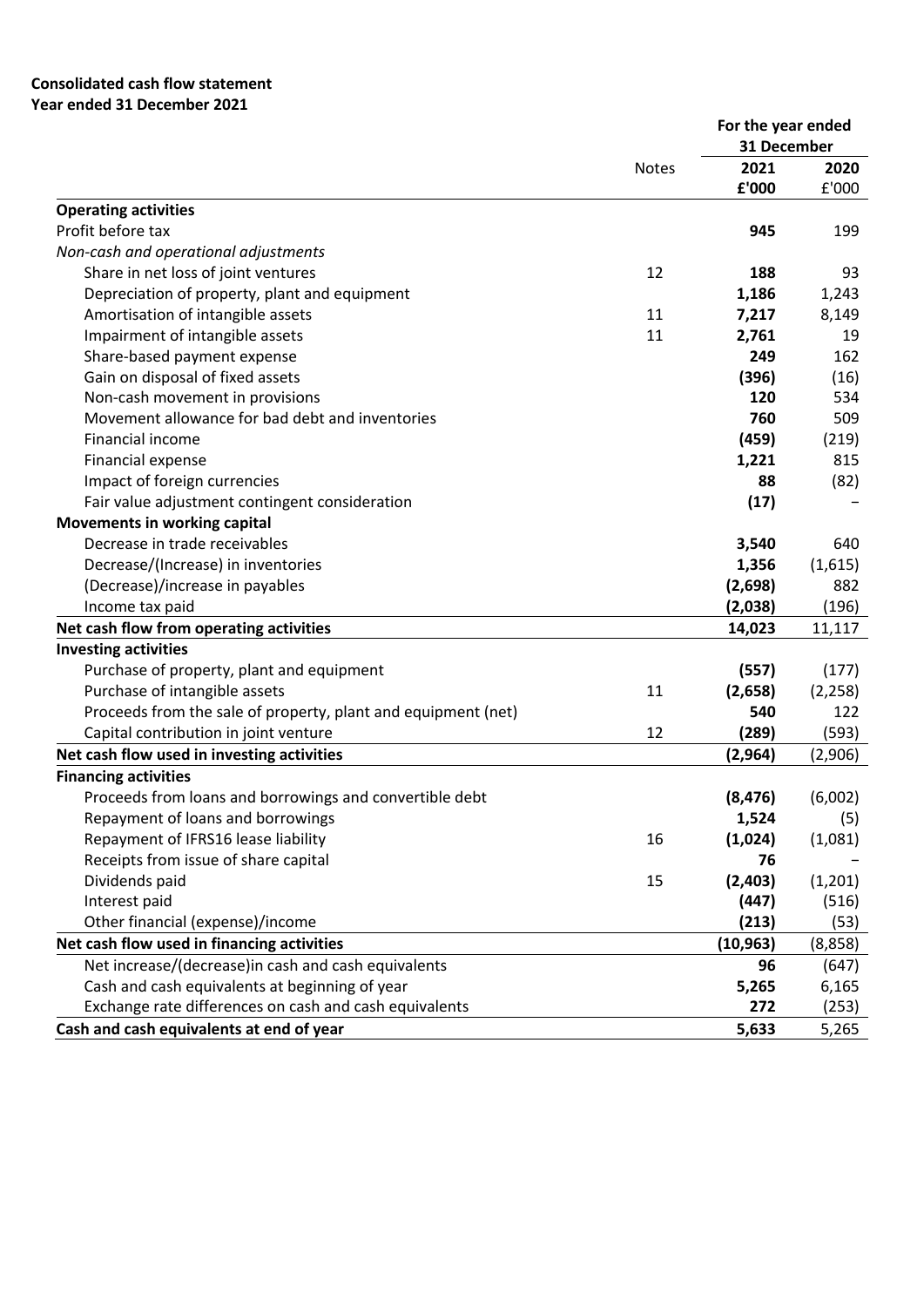|                                                         |              | For the year ended 31 |           |
|---------------------------------------------------------|--------------|-----------------------|-----------|
|                                                         |              | <b>December</b>       |           |
|                                                         | <b>Notes</b> | 2021                  | 2020      |
|                                                         |              | £'000                 | £'000     |
| Reconciliation of net cash flow to movement in net debt |              |                       |           |
| Net increase in cash and cash equivalents in the year   |              | 96                    | (647)     |
| Cash flow from decrease in debt financing               |              | 6,952                 | 6,007     |
| Foreign exchange differences on cash and borrowings     |              | 1,148                 | (1,290)   |
| Movement in net debt during the year                    |              | 8,196                 | 4,070     |
| Net debt at the start of the year                       |              | (13, 618)             | (17, 812) |
| Movement in lease liabilities during the year           | 16           | 92                    | 124       |
| Net debt at the end of the year                         |              | (5, 330)              | (13, 618) |

# **Notes to the consolidated financial statements Year ended 31 December 2021**

## **1. Financial information**

The financial information set out above does not constitute the Company's statutory accounts for the years ended 31 December 2021 and 31 December 2020. The financial information for 2020 is derived from the statutory accounts for 2020 which have been delivered to the Registrar of Companies and those for 2021 will be delivered in due course. The Auditor has reported on those accounts; their report was (i) unqualified, (ii) did not include references to any matters to which the auditor drew attention by way of emphasis without qualifying their report and (iii) did not contain a statement under section 498 (2) or (3) of the Companies Act 2006.

## **2. Basis of preparation**

The Group financial statements have been prepared and approved by the Directors, except for the revaluation of certain financial instruments in accordance with UK-adopted international accounting standards ('IFRS') and the applicable legal requirements of the Companies Act 2006. They have also been prepared in accordance with the requirements of the AIM Rules.

The consolidated financial statements cover the year ended 31 December 2021 and compromise the consolidated results of the Group. The financial information included in this preliminary announcement has been prepared on the same basis as set out in the Annual Report 2021.

## **3. Summary of significant accounting policies**

#### **Going concern**

The Directors have prepared cashflow forecasts for a period of at least 12 months from the date of signing of the financial statements (the going concern assessment period). These forecasts indicate that the Group will have sufficient funds to meet its obligations as they fall due, taking into account the potential impact of "severe but plausible" downside scenarios to factor in a range of downside revenue estimates, including further unexpected COVID disruptions, and higher than expected inflation across our cost base, with corresponding mitigating actions.

The output from these scenarios shows the Group has adequate levels of liquidity from its committed facilities and complies with all its banking covenants throughout the going concern assessment period. Accordingly, the Directors continue to adopt the going concern basis of preparation.

The Group's financing arrangements consist of a committed revolving credit facility of  $\epsilon$ 41.5m and a  $\epsilon$ 10m acquisition line, which cannot be utilised to fund our operations. The facilities remain subject to the following covenants which are in operation at all times:

- Net debt to underlying EBITDA ratio of 3.5 times;
- Underlying EBITDA to interest ratio of minimum 4 times; and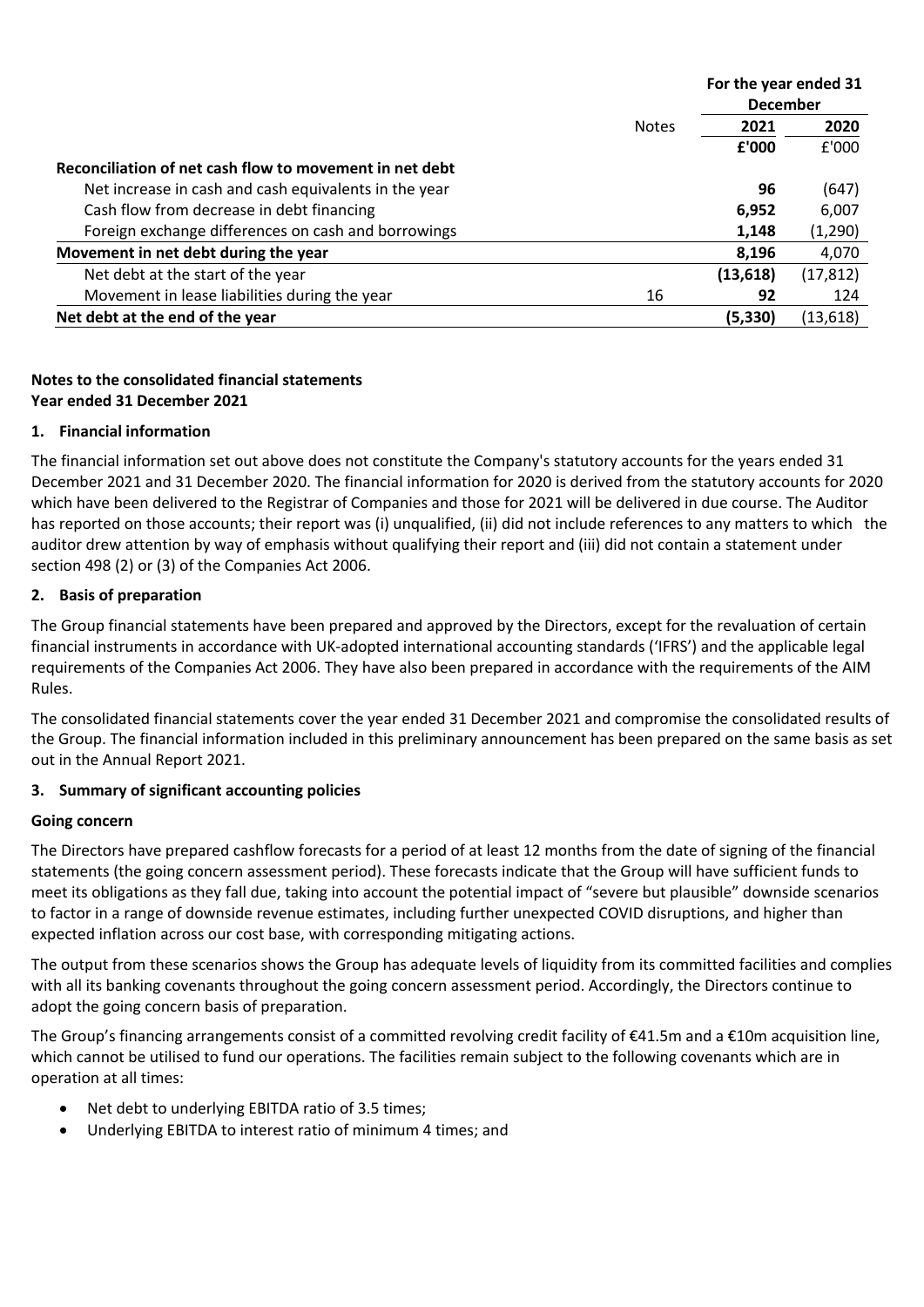• Solvency (total assets less goodwill/total equity less goodwill) greater than 25%.

As at 31 December 2021 and throughout the financial year, all covenant requirements were met with significant headroom across all three measures.

## **4. Non-underlying items**

|                                                                      | For the year ended<br>31 December |         |
|----------------------------------------------------------------------|-----------------------------------|---------|
|                                                                      |                                   |         |
|                                                                      | 2021                              | 2020    |
|                                                                      | £'000                             | £'000   |
| Amortisation and impairment of acquisition related intangibles       |                                   |         |
| Classified within research and development expenses                  | 951                               | 1,100   |
| Classified within general and administrative expenses                | 4,580                             | 4,800   |
| Classified within net other operating expenses                       | 2,761                             |         |
| Total amortisation and impairment of acquisition-related intangibles | 8,292                             | 5,900   |
| Restructuring costs                                                  | 17                                | 415     |
| Acquisition and integration costs                                    | 188                               | 698     |
| <b>Brexit-related costs</b>                                          |                                   | 5       |
| Divestments and business disposals                                   | (462)                             | 85      |
| COVID-19                                                             | 11                                | 283     |
| Other non-underlying items                                           | 558                               | 372     |
| Total non-underlying items before taxes                              | 8,604                             | 7,758   |
| Tax impact                                                           | (1, 303)                          | (1,639) |
| Total non-underlying items after taxes                               | 7,301                             | 6,119   |

The amortisation charge of acquisition-related intangibles largely relates to the Esteve acquisition of £1,980k (2020: £2,047k), the Riemser acquisition of £212k (2020: £373k) and the reverse acquisition of Animalcare Group plc of £3,375k (2020: £3,479k).

The impairment charge of £ 2,761k (2020: £nil) primarily reflects the non-cash impairment of four projects that formed part of the acquired development pipeline, the principal drivers for which are:

- the recall and suspension of all products containing ranitidine for human use by European and US authorities. Consequently, Animalcare has ceased development of ranitidine for animal use; and
- technical and manufacturing issues that have significantly impacted the timing of supply and expected commercial returns of an equine product.

Expenses relating to acquisition, business development, integration, restructuring and other costs of £0.8m (2020: £1.5m) include the carve out and partnership of Identicare Ltd, our microchipping and database services business, with effect from 1 January 2022, reorganisation and restructuring of our Belgium and UK logistic operations and the relocation of our Spanish office.

Finally, strong focus on core higher margin brands have led to several product divestments with associated income on sale of £462k (2020: £85k).

## **5. Segment information**

The Pharmaceutical segment is active in the development and marketing of innovative pharmaceutical products that provide significant benefits to animal health.

The measurement principles used by the Group in preparing this segment reporting are also the basis for segment performance assessment. The Board of Directors of the Group acts as the Chief Operating Decision Maker. As a performance indicator, the Chief Operating Decision Maker controls performance by the Group's revenue, gross margin, Underlying EBITDA and EBITDA. EBITDA is defined by the Group as net profit plus finance expenses, less financial income,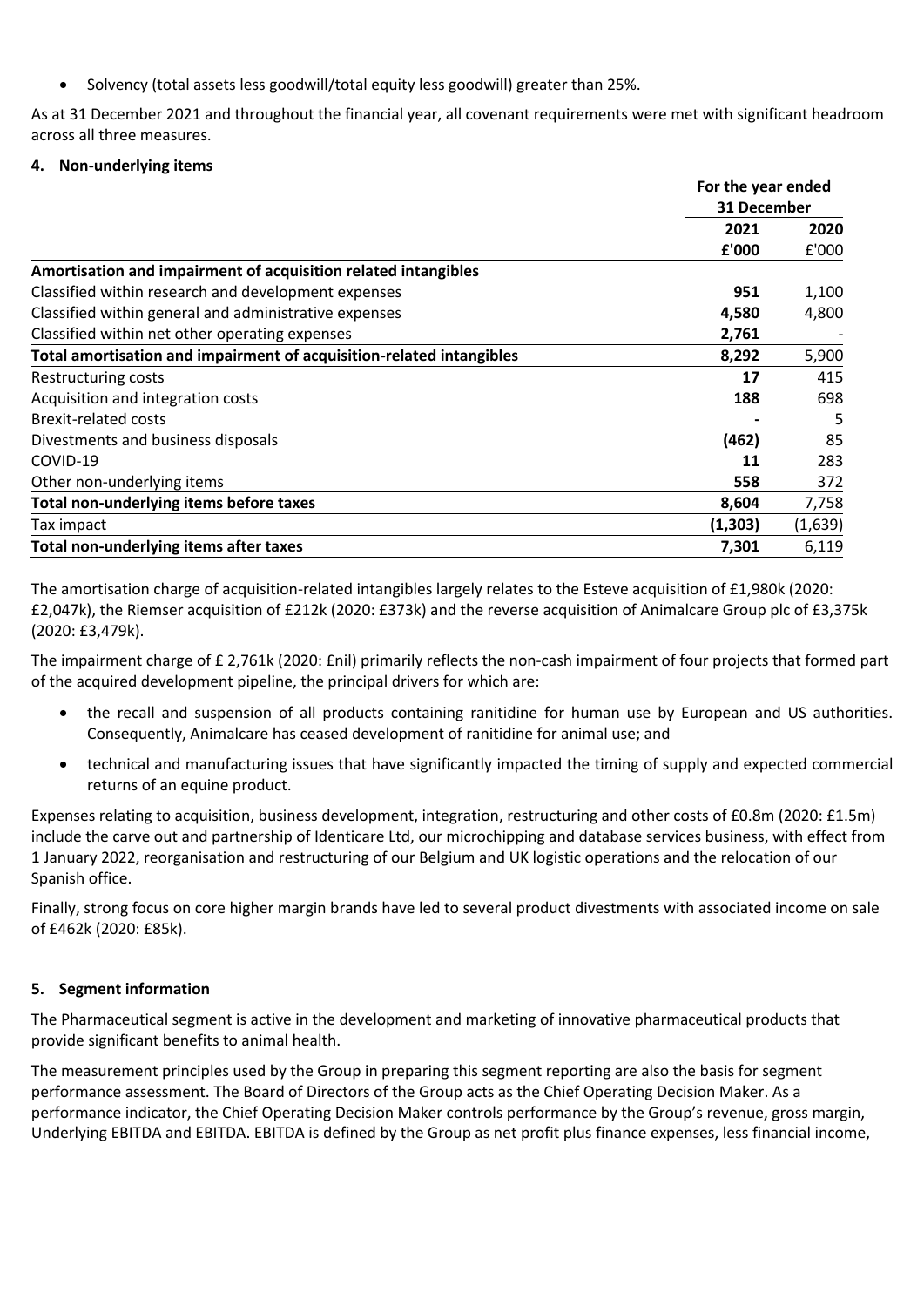plus income taxes and deferred taxes, plus depreciation, amortisation and impairment. Underlying EBITDA equals EBITDA plus non-underlying items.

The following table summarises the segment reporting from continuing operations for 2021 and 2020. As management's controlling instrument is mainly revenue-based, the reporting information does not include assets and liabilities by segment and is as such not presented per segment.

|                             |        | For the year ended<br>31 December |  |
|-----------------------------|--------|-----------------------------------|--|
|                             |        |                                   |  |
|                             | 2021   | 2020<br>£'000                     |  |
|                             | £'000  |                                   |  |
| Pharma                      |        |                                   |  |
| Revenues                    | 74,024 | 70,494                            |  |
| <b>Gross Profit</b>         | 39,418 | 36,559                            |  |
| Gross Profit %              | 53%    | 52%                               |  |
| Segment underlying EBITDA   | 13,455 | 12,091                            |  |
| Segment underlying EBITDA % | 18%    | 17%                               |  |
| Segment EBITDA              | 13,143 | 10,231                            |  |
| Segment EBITDA %            | 18%    | 15%                               |  |

The segment EBITDA is reconciled with the consolidated net profit/(loss) of the year as follows:

|                                              | For the year ended 31<br><b>December</b> |         |
|----------------------------------------------|------------------------------------------|---------|
|                                              |                                          |         |
|                                              | 2021                                     | 2020    |
|                                              | £'000                                    | £'000   |
| <b>EBITDA</b>                                | 13,143                                   | 10,231  |
| Depreciation, amortisation and impairment    | (11, 154)                                | (9,428) |
| <b>Operating profit/(loss)</b>               | 1,989                                    | 803     |
| <b>Financial expenses</b>                    | (2,613)                                  | (1,051) |
| Financial income                             | 1,757                                    | 540     |
| Share in net profit/(loss) of joint ventures | (188)                                    | (93)    |
| Income taxes                                 | (1, 371)                                 | (985)   |
| Deferred taxes                               | 349                                      | 1,020   |
| (Loss)/profit for the year                   | (77)                                     | 234     |

Segment assets excluding deferred tax assets and financial instruments located in Belgium, Spain, Portugal, the United Kingdom and other geographies are as follows:

|                                                                            | For the year ended<br>31 December |        |
|----------------------------------------------------------------------------|-----------------------------------|--------|
|                                                                            | 2021                              | 2020   |
|                                                                            | £'000                             | E'000  |
| Belgium                                                                    | 8,834                             | 11,353 |
| Spain                                                                      | 2,811                             | 2,476  |
| Portugal                                                                   | 4,061                             | 4,276  |
| UK                                                                         | 62,157                            | 68,042 |
| Other                                                                      | 5,881                             | 6,275  |
| Non-current assets excluding deferred tax assets and financial instruments | 83,744                            | 92,422 |

**Revenue by product category**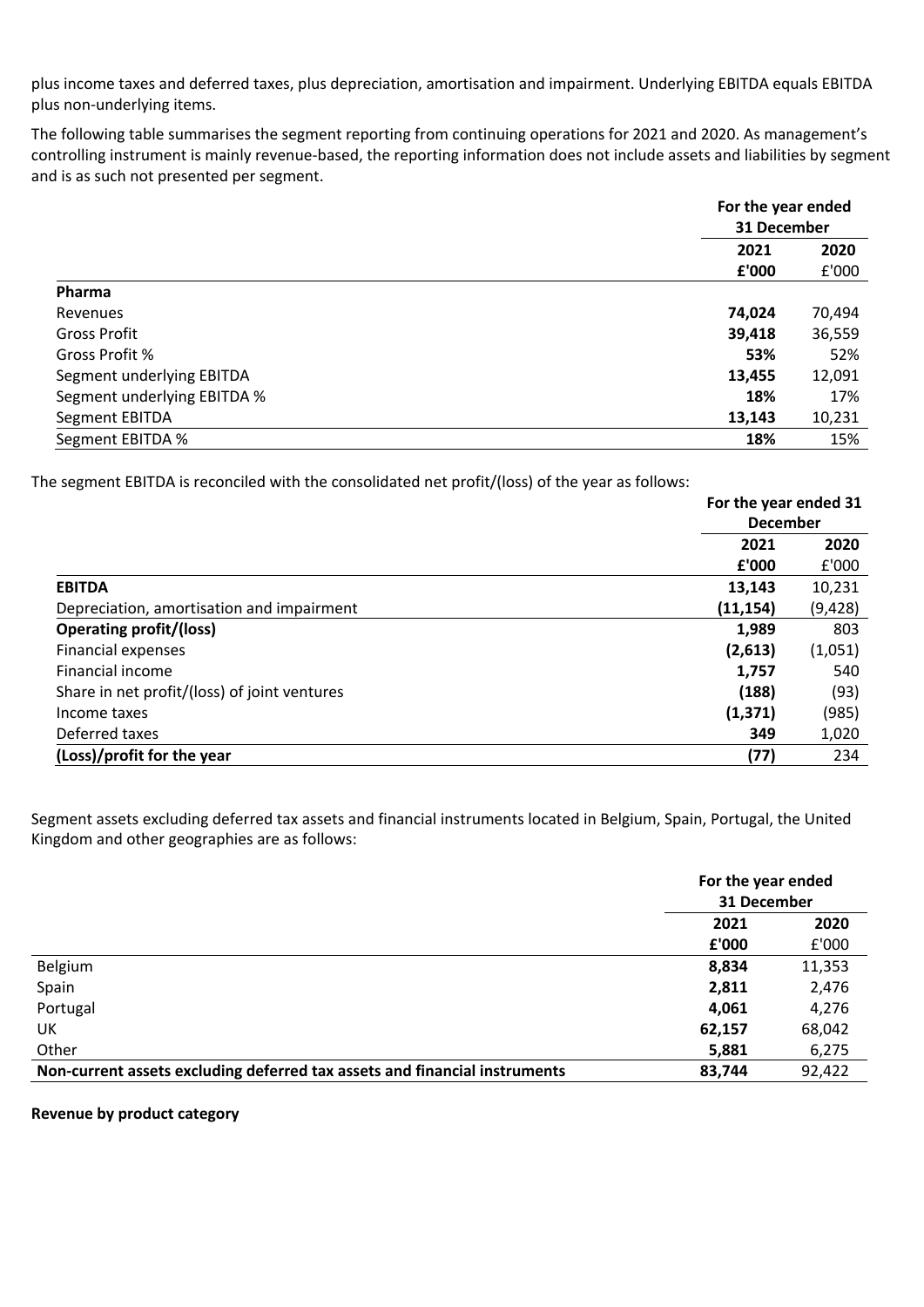|                           |        | For the year ended<br>31 December |  |
|---------------------------|--------|-----------------------------------|--|
|                           |        |                                   |  |
|                           | 2021   | 2020                              |  |
|                           | £'000  | £'000                             |  |
| Companion animals         | 51,326 | 44,808                            |  |
| <b>Production animals</b> | 16,980 | 19,720                            |  |
| Equine                    | 5,637  | 5,947                             |  |
| Other                     | 81     | 19                                |  |
| <b>Total</b>              | 74,024 | 70,494                            |  |

## **Revenue by geographical area**

|                        |              | For the year ended 31<br><b>December</b> |  |
|------------------------|--------------|------------------------------------------|--|
|                        | 2021         | 2020                                     |  |
|                        | £'000        | £'000                                    |  |
| Belgium                | 4,023        | 9,502                                    |  |
| The Netherlands        | 1,769        | 1,326                                    |  |
| United Kingdom         | 15,471       | 11,553                                   |  |
| Germany                | 10,373       | 10,746                                   |  |
| Spain                  | 21,035       | 17,990                                   |  |
| Italy                  | 8,885        | 7,935                                    |  |
| Portugal               | 4,193        | 4,554                                    |  |
| European Union - other | 6,971        | 5,621                                    |  |
| Asia                   | 681          | 782                                      |  |
| Middle East Africa     | $\mathbf{1}$ | 81                                       |  |
| Other                  | 622          | 404                                      |  |
| <b>Total</b>           | 74,024       | 70,494                                   |  |

## **Revenue by category**

|                |        | For the year ended<br>31 December |  |
|----------------|--------|-----------------------------------|--|
|                | 2021   | 2020                              |  |
|                | £'000  | £'000                             |  |
| Product sales  | 72,651 | 69,443                            |  |
| Services sales | 1,373  | 1,051                             |  |
| <b>Total</b>   | 74,024 | 70,494                            |  |

Product revenue is recognised when the performance obligation is satisfied at a point in time. Service revenue is recognised by reference to the stage of completion.

#### **6. Financial expenses**

Financial expenses include the following elements: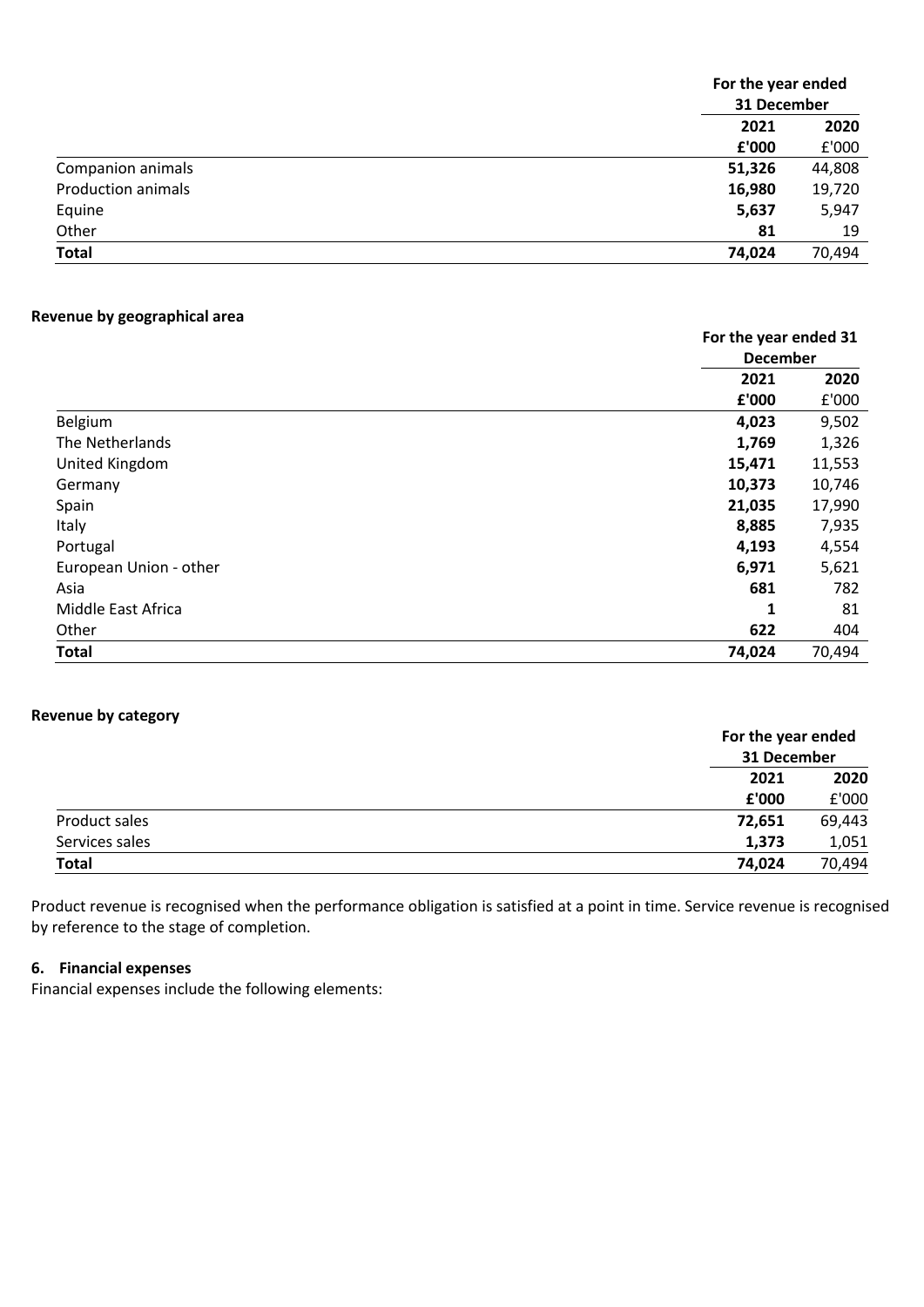|                                                        | For the year ended<br>31 December |               |
|--------------------------------------------------------|-----------------------------------|---------------|
|                                                        |                                   |               |
|                                                        | 2021                              | 2020<br>£'000 |
|                                                        | £'000                             |               |
| Interest expense                                       | 447                               | 516           |
| Foreign currency losses                                | 1,912                             | 418           |
| Change in fair value - losses on financial instruments | 85                                | 17            |
| Other financial expenses                               | 169                               | 100           |
| <b>Total</b>                                           | 2,613                             | 1,051         |

## **7. Financial income**

Financial income includes the following elements:

|                                 | For the year ended<br>31 December |       |
|---------------------------------|-----------------------------------|-------|
|                                 | 2021                              | 2020  |
|                                 | £'000                             | £'000 |
| Foreign currency exchange gains | 1,754                             | 518   |
| Income from financial assets    |                                   | 13    |
| Other financial income          |                                   | 9     |
| <b>Total</b>                    | 1,757                             | 540   |

# **8. Income tax**

## **Income tax**

The following table shows the breakdown of the tax expense for 2021 and 2020:

|                                                                  | For the year ended<br>31 December |       |
|------------------------------------------------------------------|-----------------------------------|-------|
|                                                                  |                                   |       |
|                                                                  | 2021                              | 2020  |
|                                                                  | £'000                             | £'000 |
| Current tax charge                                               | (1, 371)                          | (830) |
| Tax adjustments in respect of previous years                     |                                   | (155) |
| <b>Total current tax charge</b>                                  | (1, 371)                          | (985) |
| Deferred tax - origination and reversal of temporary differences | 458                               | 950   |
| Deferred tax - adjustments in respect of previous years          | (109)                             | 70    |
| <b>Total deferred tax credit</b>                                 | 349                               | 1,020 |
| Total tax (expense)/income for the year                          | (1,022)                           | 35    |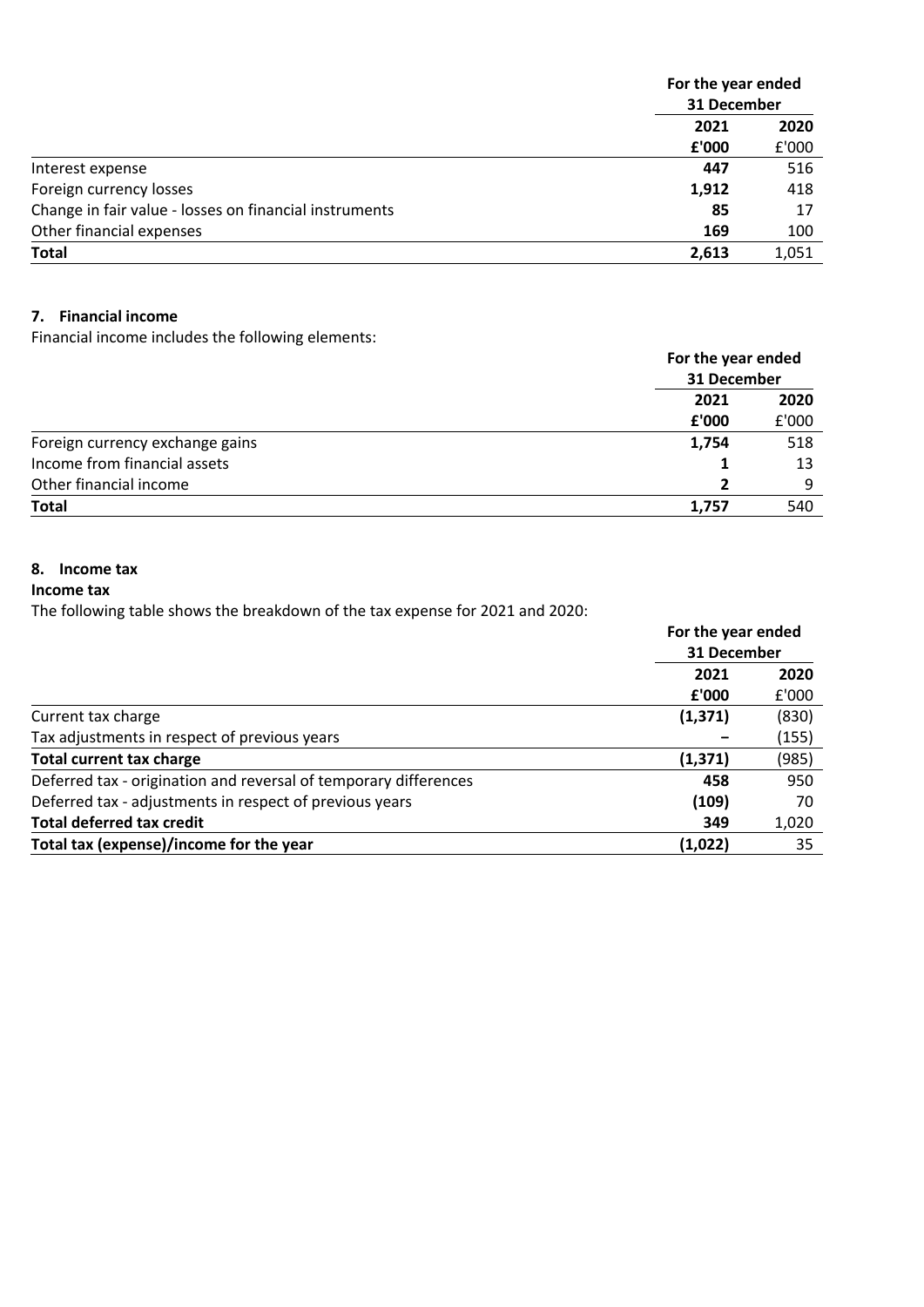The total tax expense can be reconciled to the accounting profit as follows:

|                                                                              | For the year ended |       |
|------------------------------------------------------------------------------|--------------------|-------|
|                                                                              | 31 December        |       |
|                                                                              | 2021               | 2020  |
|                                                                              | £'000              | £'000 |
| Profit before tax                                                            | 945                | 199   |
| Share in net loss/(profit) of joint ventures                                 | (188)              | (93)  |
| Profit before tax, excl. Share in net loss of joint ventures                 | 1,133              | 292   |
| Tax at 19.00% (2020: 19.00%)                                                 | (215)              | (55)  |
| Effect of:                                                                   |                    |       |
| Overseas tax rates                                                           | (386)              | (262) |
| Non-deductible expenses                                                      | (180)              | (109) |
| Other taxes                                                                  |                    | (7)   |
| Use of tax losses previously not recognised                                  | 76                 | 181   |
| Changes in statutory enacted tax rate                                        | (273)              | (4)   |
| Tax adjustments in respect of previous year                                  | (109)              | (85)  |
| Non recognition of deferred tax on current year losses                       | (105)              | (423) |
| Recognition of formerly non-recognised deferred tax assets on TLCF           | 50                 | 821   |
| R&D relief                                                                   | 200                | 44    |
| Other                                                                        | (80)               | (66)  |
| Income tax (expense)/income as reported in the consolidated income statement | (1,022)            | 35    |

The tax credit of £1,303k (2020: £1,639k) shown within "non-underlying items" on the face of the consolidated income statement, which forms part of the overall tax charge of £1,022k (2020: £35k credit) relates to the items in note 4.

The tax rates used for the 2021 and 2020 reconciliation above are the corporate tax rates of 25.00% (Belgium), 15.00% (the Netherlands), 30.70% (Germany), 33.00% (France), 25.00% (Spain), 24.00% (Italy), 21.00% (Portugal) and 19.00% (the United Kingdom). These taxes are payable by corporate entities in the above-mentioned countries on taxable profits under tax law in that jurisdiction.

The March 2021 Budget resulted in an increase to the UK standard rate of corporation tax to 25% from 1 April 2023. Given the legislation was enacted during the year deferred taxes have been adjusted accordingly reflecting the increase of the tax rate in the future, resulting in a deferred tax charge of £273k.

Deferred taxes at the balance sheet date have been measured using the enacted tax rates and reflected in these financial statements.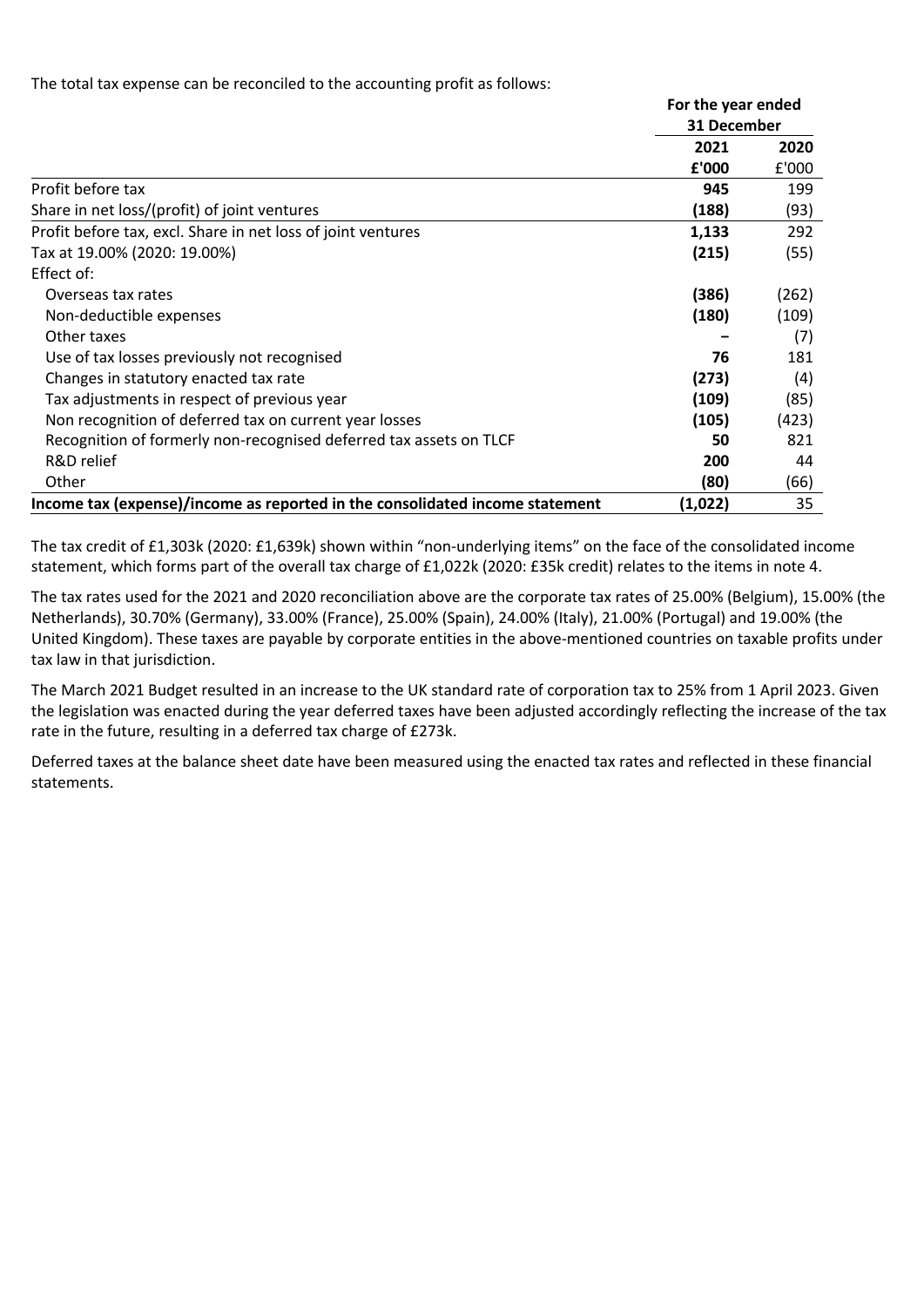# **Deferred tax**

(a) Recognised deferred tax assets and liabilities

|                                      | <b>Assets</b> |       | <b>Liabilities</b> |         | <b>Total</b> |          |
|--------------------------------------|---------------|-------|--------------------|---------|--------------|----------|
|                                      | 2021          | 2020  | 2021               | 2020    | 2021         | 2020     |
|                                      | £'000         | £'000 | £'000              | £'000   | £'000        | £'000    |
| Goodwill                             | (125)         | (150) | (923)              | (785)   | (1,048)      | (935)    |
| Intangible assets                    | 243           | 275   | (3, 435)           | (4,048) | (3, 192)     | (3, 773) |
| Property, plant and equipment        | (186)         | (309) | (195)              | (130)   | (381)        | (439)    |
| <b>Financial fixed assets</b>        |               |       |                    |         |              |          |
| Inventory                            | (11)          | (22)  | (40)               | (19)    | (51)         | (41)     |
| Trade and other payables/receivables | 94            | 120   | 59                 | 46      | 153          | 166      |
| <b>Borrowings</b>                    | 182           | 272   | 223                | 132     | 405          | 404      |
| Provisions                           | 3             |       |                    |         | 3            |          |
| Accruals and deferred income         | 13            | 104   | 40                 |         | 53           | 104      |
| Tax losses carried forward           | 1,749         | 1,929 |                    | -       | 1,749        | 1,929    |
| Total                                | 1,963         | 2,220 | (4, 271)           | (4,804) | (2,308)      | (2, 584) |

(b) Movements during the year

Movement of deferred taxes during 2021:

|                                                 | <b>Balance at 1</b><br>January 2021 | Recognised | Foreign     | <b>Balance at</b> |
|-------------------------------------------------|-------------------------------------|------------|-------------|-------------------|
|                                                 |                                     | in income  | exchange    | 31                |
|                                                 |                                     |            | adjustments | <b>December</b>   |
|                                                 |                                     |            |             | 2021              |
|                                                 | £'000                               | £'000      | £'000       | £'000             |
| Goodwill                                        | (935)                               | (174)      | 61          | (1,048)           |
| Intangible assets                               | (3, 773)                            | 600        | (19)        | (3, 192)          |
| Property, plant and equipment                   | (439)                               | 34         | 24          | (381)             |
| Financial fixed assets                          |                                     |            |             |                   |
| Inventory                                       | (41)                                | (13)       | 3           | (51)              |
| Trade and other payables/receivables            | 166                                 | (11)       | (2)         | 153               |
| Accruals and deferred income                    | 104                                 | (44)       | (7)         | 53                |
| <b>Borrowings</b>                               | 404                                 | 27         | (26)        | 405               |
| <b>Provisions</b>                               |                                     |            | 3           | 3                 |
| Tax losses carry forward and other tax benefits | 1,929                               | (70)       | (110)       | 1,749             |
| Net deferred tax                                | (2,584)                             | 349        | (73)        | (2,308)           |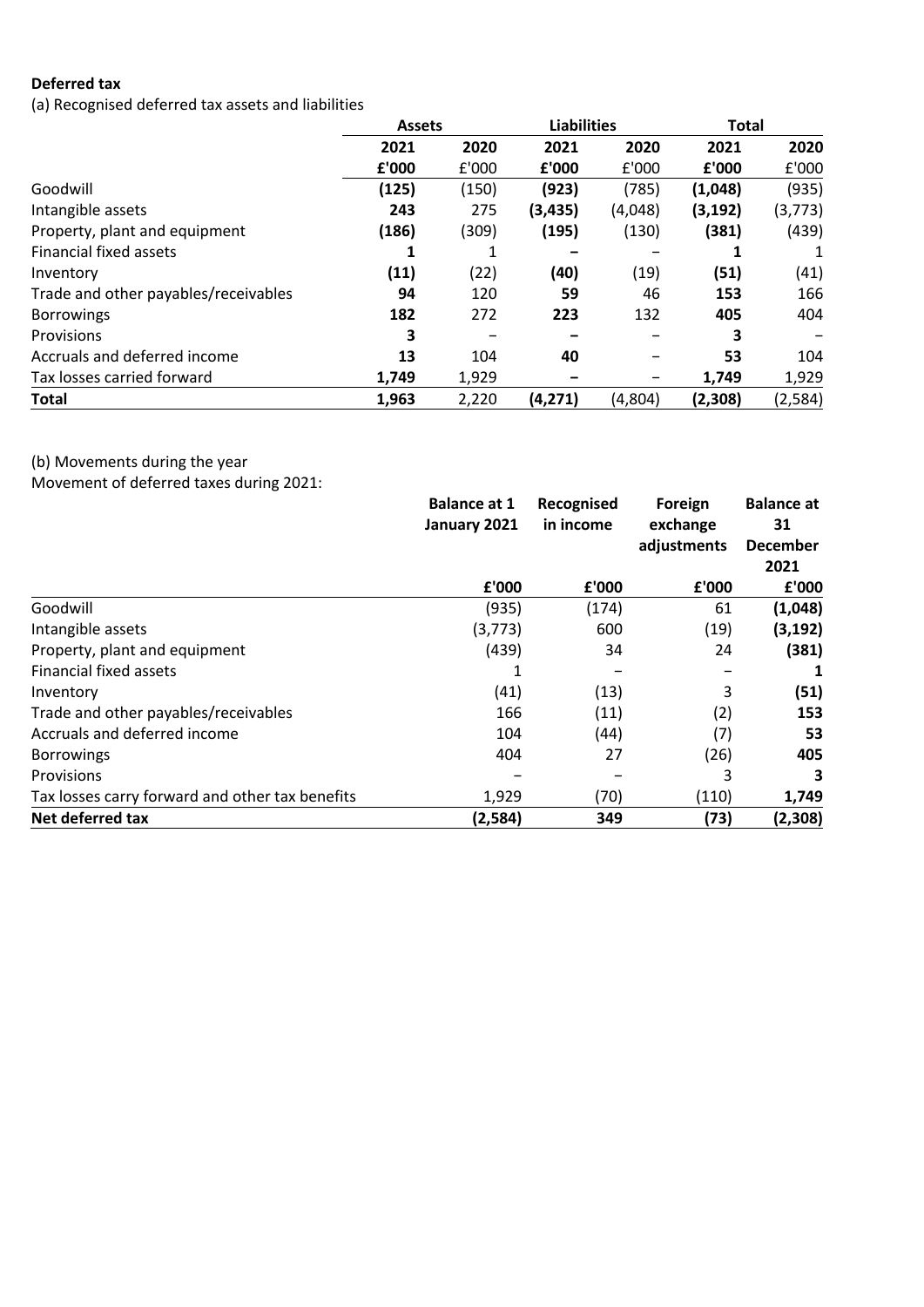|                                                 | <b>Balance at 1</b><br>January 2020 | Recognised<br>in income |             | Foreign<br>exchange | <b>Balance at</b><br>31 |
|-------------------------------------------------|-------------------------------------|-------------------------|-------------|---------------------|-------------------------|
|                                                 |                                     |                         | adjustments | <b>December</b>     |                         |
|                                                 |                                     |                         |             | 2020                |                         |
|                                                 | £'000                               | £'000                   | £'000       | £'000               |                         |
| Goodwill                                        | (772)                               | (118)                   | (45)        | (935)               |                         |
| Intangible assets                               | (3,771)                             | (37)                    | 35          | (3, 773)            |                         |
| Property, plant and equipment                   | (399)                               | (21)                    | (19)        | (439)               |                         |
| <b>Financial fixed assets</b>                   |                                     |                         |             | 1                   |                         |
| Inventory                                       | (29)                                | (10)                    | (2)         | (41)                |                         |
| Trade and other payables/receivables            | 2                                   | 165                     | (1)         | 166                 |                         |
| Accruals and deferred income                    | 6                                   | 97                      | 1           | 104                 |                         |
| <b>Borrowings</b>                               | 407                                 | (24)                    | 21          | 404                 |                         |
| Tax losses carry forward and other tax benefits | 903                                 | 968                     | 58          | 1,929               |                         |
| Net deferred tax                                | (3,652)                             | 1,020                   | 48          | (2,584)             |                         |

#### **Tax losses**

The Group has unused tax losses, tax credits and notional interest deduction available in an amount of £7,435k for 2021 (2020: £7,532k).

Deferred tax assets have been recognised on available tax losses carried forward for some legal entities, resulting in amounts recognised of £ 1,749k (2020: £ 1,929k). This was based on management's estimate that sufficient positive taxable basis will be generated in the near future for the related legal entities with fiscal losses.

After re-evaluation it was decided that Ecuphar NV will not recognise new deferred tax assets of £118k in 2021.

#### **9. Earnings per share**

Diluted earnings per share amounts are calculated by dividing the net profit attributable to ordinary equity holder of the parent Company by the weighted average number of ordinary shares outstanding during the year plus the weighted average number of ordinary shares that would be issued on conversion of all potential dilutive ordinary shares.

The following income and share data were used in the earnings per share computations:

#### **Profit/(loss) before continuing operations**

|                                                                  | For the year ended 31 December |       |       |            |  |  |              |  |       |
|------------------------------------------------------------------|--------------------------------|-------|-------|------------|--|--|--------------|--|-------|
|                                                                  | 2021                           | 2020  | 2021  | 2020       |  |  |              |  |       |
|                                                                  | <b>Underlying</b>              |       |       | Underlying |  |  | <b>Total</b> |  | Total |
|                                                                  | £'000                          | £'000 | £'000 | £'000      |  |  |              |  |       |
| Net profit/(loss) for the year                                   | 7.224                          | 6.353 | (77)  | 234        |  |  |              |  |       |
| Net profit/(loss) attributable to ordinary equity holders of the | 7.224                          | 6.353 | (77)  | 234        |  |  |              |  |       |
| parent adjusted for the effect of dilution                       |                                |       |       |            |  |  |              |  |       |

**Average number of shares (basic and diluted)**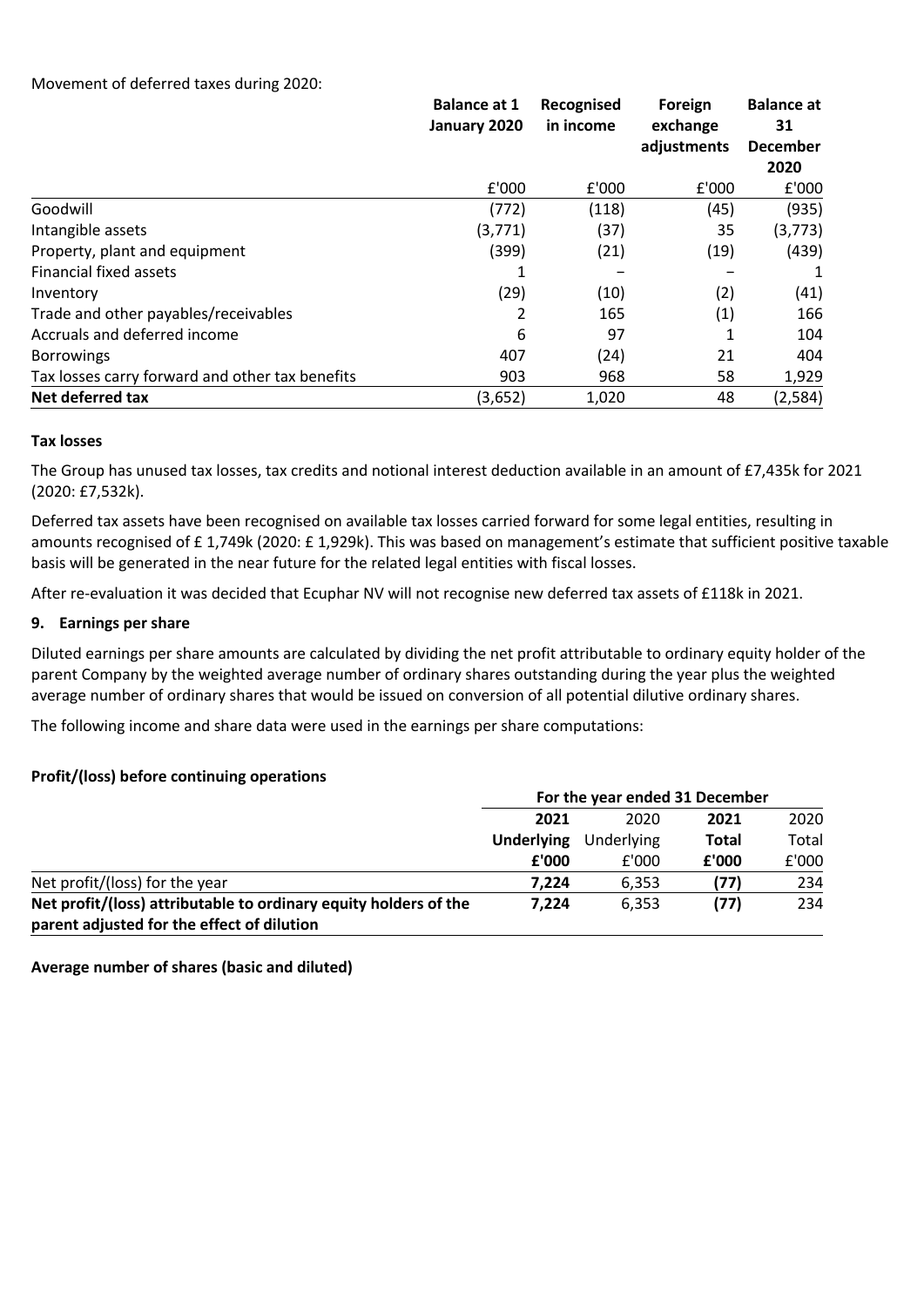|                                                      | For the year ended 31 December |            |              |            |  |  |
|------------------------------------------------------|--------------------------------|------------|--------------|------------|--|--|
|                                                      | 2021                           | 2020       | 2021         | 2020       |  |  |
| Number of shares                                     | Underlying                     | Underlying | <b>Total</b> | Total      |  |  |
| Weighted average number of ordinary shares for basic | 60,081,167                     | 60,057,161 | 60.081.167   | 60,057,161 |  |  |
| earnings per share                                   |                                |            |              |            |  |  |
| Dilutive potential ordinary shares - share options   | 376,836                        | 42.581     | 376.836      | 42,581     |  |  |
| Weighted average number of ordinary shares adjusted  | 60,458,003                     | 60.099.742 | 60,458,003   | 60,099,742 |  |  |
| for effect of dilution                               |                                |            |              |            |  |  |

## **Basic earnings/(loss) per share**

|                                                             | For the year ended 31 December |            |              |          |  |
|-------------------------------------------------------------|--------------------------------|------------|--------------|----------|--|
|                                                             | 2021                           | 2020       | 2021         | 2020     |  |
|                                                             | <b>Underlying</b>              | Underlying | <b>Total</b> | Total    |  |
|                                                             | in pence                       | in pence   | in pence     | in pence |  |
| From operations attributable to the ordinary equity holders | 12.0                           | 10.6       | (0.1)        | 0.4      |  |
| of the company                                              |                                |            |              |          |  |
| Total basic earnings per share attributable to the ordinary | 12.0                           | 10.6       | (0.1)        | 0.4      |  |
| equity holders of the company                               |                                |            |              |          |  |

## **Diluted earnings/(loss) per share**

|                                                             | For the year ended 31 December |          |          |            |              |       |
|-------------------------------------------------------------|--------------------------------|----------|----------|------------|--------------|-------|
|                                                             | 2021                           | 2020     | 2021     | 2020       |              |       |
|                                                             | Underlying                     |          |          | Underlying | <b>Total</b> | Total |
|                                                             | in pence                       | in pence | in pence | in pence   |              |       |
| From operations attributable to the ordinary equity holders | 12.0                           | 10.6     | (0.1)    | 0.4        |              |       |
| of the Company                                              |                                |          |          |            |              |       |
| Total basic earnings per share attributable to the ordinary | 12.0                           | 10.6     | (0.1)    | 0.4        |              |       |
| equity holders of the Company                               |                                |          |          |            |              |       |

#### **10. Goodwill**

On acquisition, goodwill acquired in a business combination is allocated to the cash-generating units which are expected to benefit from that business combination. This cash-generating unit corresponds to the nature of the business, being Pharmaceuticals. The goodwill has been allocated to the cash-generating unit "CGU" as follows:

|                             | For the year ended 31 |                 |  |  |
|-----------------------------|-----------------------|-----------------|--|--|
|                             |                       | <b>December</b> |  |  |
|                             | 2021                  | 2020            |  |  |
|                             | £'000                 | £'000           |  |  |
| <b>CGU: Pharmaceuticals</b> | 50,987<br>50,337      |                 |  |  |
| <b>Total</b>                | 50,987<br>50,337      |                 |  |  |

The changes in the carrying value of the goodwill can be presented as follows for the years 2021 and 2020: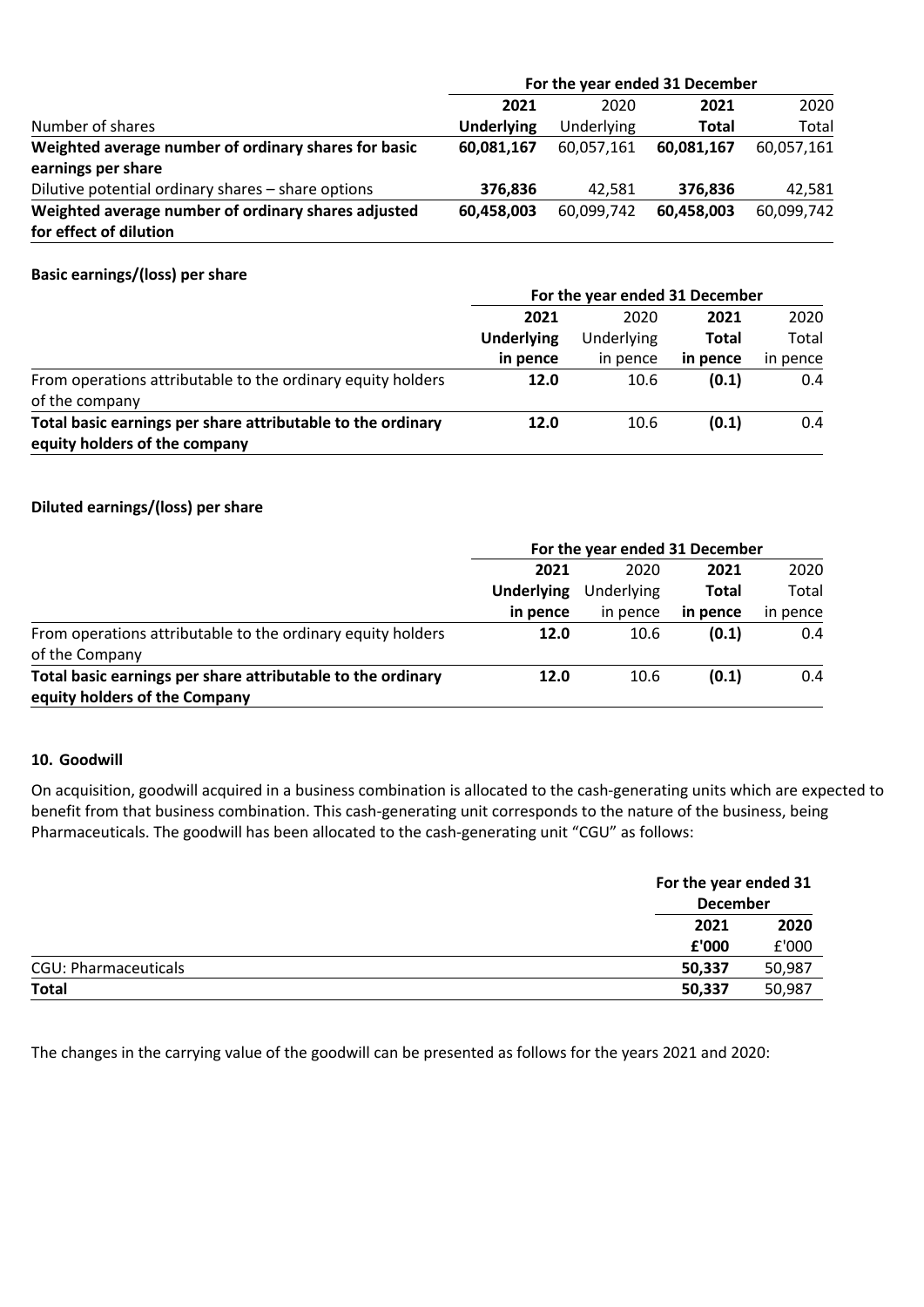| At 1 January 2020    | 50,454 |
|----------------------|--------|
| Currency translation | 534    |
| At 31 December 2020  | 50,988 |
| Currency translation | (651)  |
| At 31 December 2021  | 50,337 |

**Total** £'000

Goodwill allocated to the Pharmaceuticals CGU includes goodwill recognised as a result of past business combinations of Esteve, Equipharma NV, Ecuphar BV, Cardon Pharmaceuticals NV and the reverse acquisition of Animalcare Group plc in 2017.

The discount rate and growth rate (in perpetuity) used for value in use calculations are as follows:

|                               | 2021 | 2020 |
|-------------------------------|------|------|
| Discount rate (pre-tax) %     | 11.8 |      |
| Growth rate (in perpetuity) % | 1.9  |      |

In the prior year the discount rate (pre-tax) was incorrectly disclosed as 10.2%. This has been restated to disclose the actual pre-tax rate used in 2020 of 11.2%.

Cash flow forecasts are prepared using the current operating budget approved by the Directors, which covers a five-year period and an appropriate extrapolation of cash flows beyond this. The cash flow forecasts assume revenue and profit growth in line with our strategic priorities. Further, we have assessed the potential impact of climate change, with reference to our principal risks and consider that the impact on the valuation of goodwill is limited.

The Group's impairment review is sensitive to change in assumptions used, most notably the discount rates and the perpetuity growth rates.

A 1.0% increase in discount rates would cause the value in use of the CGU to reduce by £19.9m but would not give rise to an impairment. A 1.0% reduction in perpetuity growth rates would cause the value in use of the CGU to reduce by £15.3m but would not give rise to an impairment.

The CGU is robust to small reductions in short-term cash flows, whether driven by lower sales growth, lower operating profits or lower cash conversion. A 57.0% reduction in total annual cash flows would give rise to an impairment of £100k. An increase in discount rates to 20.1% or a reduction in perpetuity growth rates to (18.6%) would each give rise to an impairment in the CGU of £100k.

#### **11. Intangible assets**

The changes in the carrying value of the intangible assets can be presented as follows for the years 2021 and 2020:

|                               | <b>In Process</b><br>R&D | Patents,<br>distribution<br>rights and<br><b>licenses</b> | Product<br>portfolios and<br>product<br>development<br>costs | <b>Capitalised</b><br>software | <b>Total</b> |
|-------------------------------|--------------------------|-----------------------------------------------------------|--------------------------------------------------------------|--------------------------------|--------------|
|                               | £'000                    | £'000                                                     | £'000                                                        | £'000                          | E'000        |
| <b>Acquisition value/cost</b> |                          |                                                           |                                                              |                                |              |
| At 1 January 2020             | 17,921                   | 18,438                                                    | 38,606                                                       | 1,516                          | 76,481       |
| Additions                     | 1,592                    | 39                                                        | 51                                                           | 573                            | 2,255        |
| <b>Disposals</b>              | (1, 104)                 |                                                           | (1,957)                                                      | (14)                           | (3,075)      |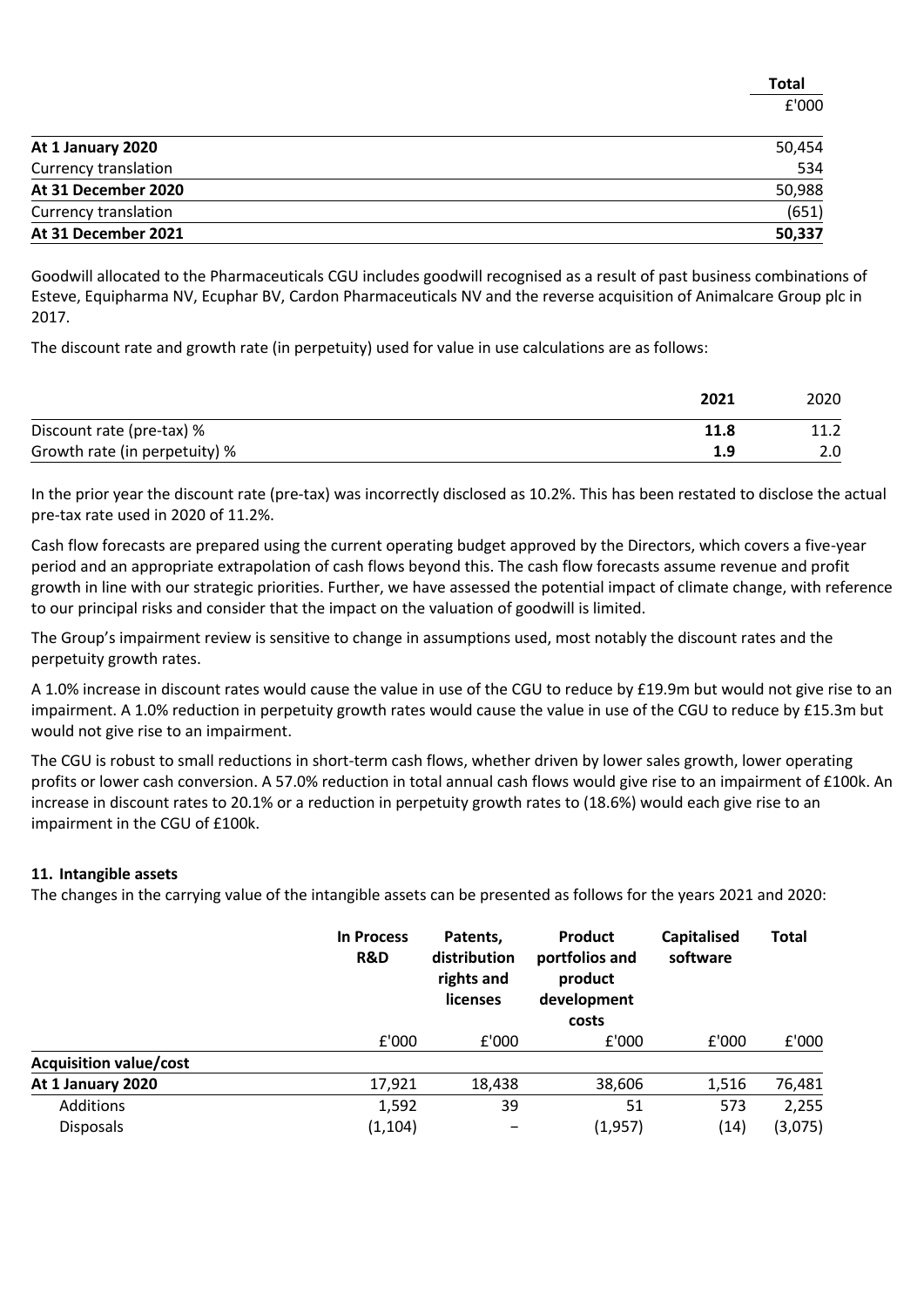| Currency translation | 246      | 789    | 916      | 74    | 2,025    |
|----------------------|----------|--------|----------|-------|----------|
| At 31 December 2020  | 18,655   | 19,266 | 37,616   | 2,149 | 77,686   |
| At 1 January 2021    | 18,655   | 19,266 | 37,616   | 2,149 | 77,686   |
| Additions            | 1,247    | -      | 1,030    | 1,080 | 3,357    |
| <b>Disposals</b>     | (4,934)  | (57)   | (134)    | (20)  | (5, 145) |
| Transfers            | (2, 195) | -      | 2,195    |       |          |
| Currency translation | (327)    | (961)  | (1, 140) | (119) | (2, 547) |
| At 31 December 2021  | 12,446   | 18,248 | 39,567   | 3,090 | 73,351   |

|                      | <b>In Process</b><br>R&D | Patents,<br>distribution<br>rights and<br>licenses | <b>Product</b><br>portfolios and<br>product<br>development<br>costs | <b>Capitalised</b><br>software | <b>Total</b> |
|----------------------|--------------------------|----------------------------------------------------|---------------------------------------------------------------------|--------------------------------|--------------|
| <b>Amortisation</b>  |                          |                                                    |                                                                     |                                |              |
| At 1 January 2020    | (4,813)                  | (9,969)                                            | (17,769)                                                            | (930)                          | (33,481)     |
| Amortisation         | (1, 473)                 | (2,805)                                            | (3,508)                                                             | (363)                          | (8, 149)     |
| Disposals            | 1,080                    |                                                    | 1,958                                                               | 14                             | 3,052        |
| Impairments          |                          | (19)                                               |                                                                     |                                | (19)         |
| <b>Transfers</b>     | 44                       |                                                    |                                                                     | (44)                           |              |
| Currency translation | (93)                     | (511)                                              | (619)                                                               | (54)                           | (1, 277)     |
| At 31 December 2020  | (5,255)                  | (13,304)                                           | (19,938)                                                            | (1, 377)                       | (39,874)     |
| At 1 January 2021    | (5,255)                  | (13, 304)                                          | (19, 938)                                                           | (1, 377)                       | (39, 874)    |
| Amortisation         | (1, 387)                 | (1,897)                                            | (3, 303)                                                            | (630)                          | (7, 217)     |
| <b>Disposals</b>     | 4,211                    | 57                                                 | 46                                                                  | 55                             | 4,369        |
| Impairments          | (2,671)                  |                                                    | (77)                                                                | (13)                           | (2,761)      |
| Currency translation | 147                      | 770                                                | 855                                                                 | 88                             | 1,860        |
| Other                |                          |                                                    |                                                                     | (9)                            | (9)          |
| At 31 December 2021  | (4, 955)                 | (14, 374)                                          | (22, 417)                                                           | (1,886)                        | (43, 632)    |
| Net carrying value   |                          |                                                    |                                                                     |                                |              |
| At 31 December 2021  | 7,491                    | 3,874                                              | 17,150                                                              | 1,204                          | 29,719       |
| At 31 December 2020  | 13,400                   | 5,962                                              | 17,678                                                              | 772                            | 37,812       |

In-process research and development relates to acquired development projects as part of the Esteve business combination in 2015, the reverse acquisition of Animalcare Group plc in 2017 and external and internal in-process R&D costs for which the capitalisation criteria are met. Patents, distribution rights and licences include amounts paid for exclusive distribution rights as well as distribution rights acquired as part of the Esteve business combination in 2015 and the reverse acquisition of Animalcare Group plc in 2017.

Product portfolios and product development costs relate to amounts paid for acquired brands as well as external and internal product development costs capitalised on the development projects in the pipeline for which the capitalisation criteria are met.

The capitalised software includes an IT driven by accelerated CRM software investment and website and platform development relating to Identicare Ltd.

The total amortisation charge for 2021 is £7,217k (2020: £8,149k) which is included in lines cost of sales, research and development expenses, sales and marketing expenses and general and administrative expenses of the consolidated income statement. Included in the total amortisation and impairment charge is £8,292k (2020: £5,900k) relating to acquisition related intangibles.

Further an impairment charge of £2,761k (2020: £19k) was recorded during the financial year.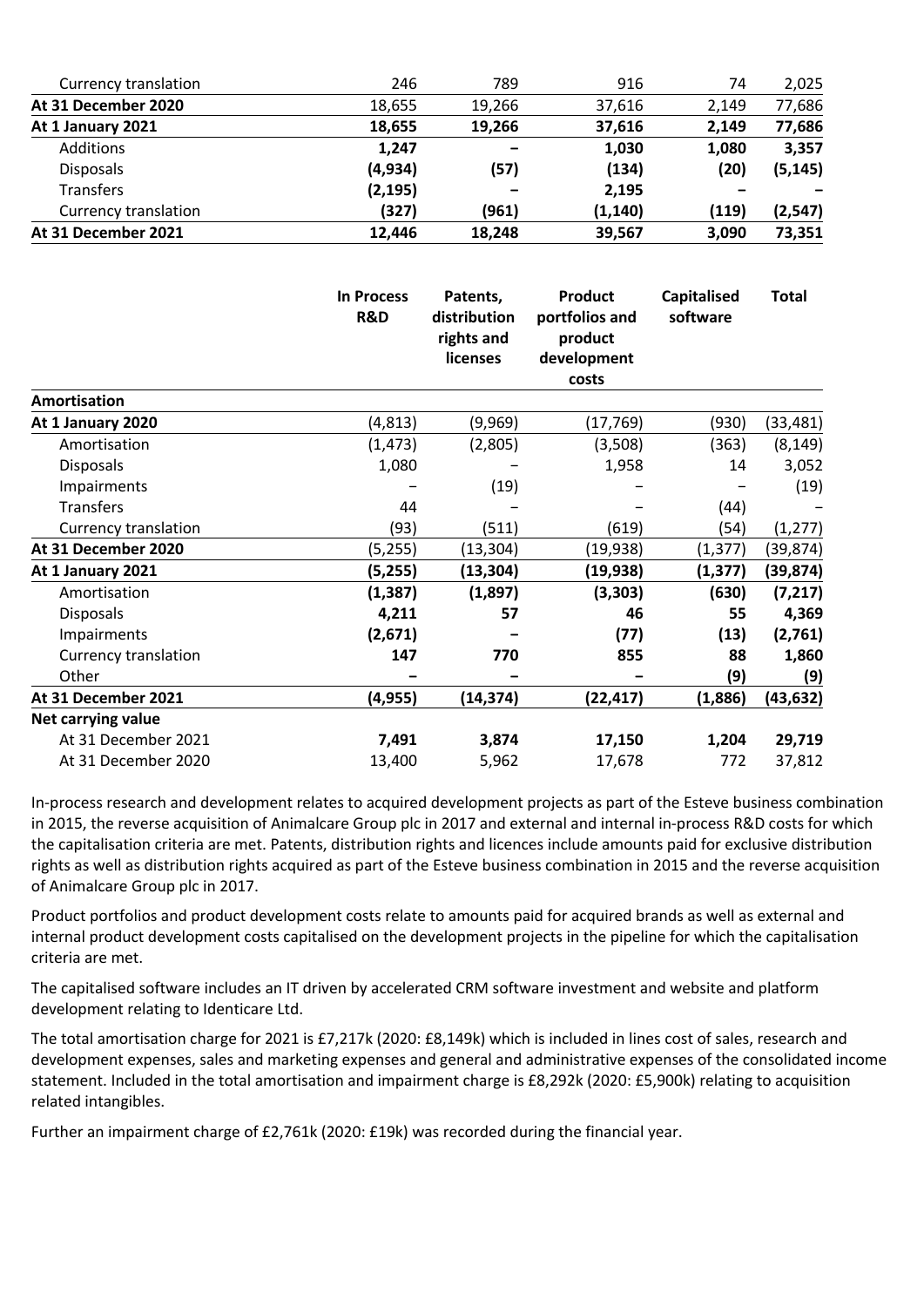In 2021, the Group has invested in intangibles for an amount of £ 3,357k, which is £ 699k higher than the additions reported in the cashflow (£ 2,658k). This is the result of the license payable to STEM, which is only taken into capex for the actual cash out part.

## **12. Investments in joint ventures**

On 28 September 2020 the Group announced that it has entered into an agreement with Canada-based biotech company Kane Biotech Inc. under which the parties formed STEM Animal Health Inc. ("STEM"), a company dedicated to treating biofilm-related ailments in animals. The Group acquired, via its 100% subsidiary Ecuphar NV, 33,34% in STEM for a cash consideration of CA\$3m, of which CA\$1m was paid in 2020, CA\$0.5m during the financial year and CA\$1.5m still payable over 34 months. The Group has an option, for a period of 5 years, to acquire an additional one-sixth stake in STEM for CA\$4 million. Based on the existing voting rights (33,34%) and other contractual arrangements, the Group does not have power over the investee. Accordingly, the investment is accounted for through the equity method in the consolidated financial statements.

Separately, we also announced that we had entered into a licensing agreement, under which we will invest a further CA\$2m, consisting of an initial payment along with a series of potential payments linked to various milestones, for rights to commercialise products in global veterinary markets outside the Americas.

Both the remaining equity investment in STEM and the licensing fee are expected to be paid from existing cash resources.

During the financial year the group made its first license payment of CA\$0.5m. The following payment is due in 2023, therefore only a long-term payable of CA\$1.3m (£766k) is remaining. Further, for the capital contribution, the outstanding short-term liability is £277k (2020: £272k), shown in the balance sheet as other current liability. The outstanding long-term liability is £502k (2020: £717k), shown in the balance sheet as other non-current liability. The Group expects the licencing agreement to be earnings enhancing in 2022.

| Name of            | <b>Place of</b><br>business/country | % of ownership<br>interest |        | Nature of    | <b>Measurement</b> | <b>Carrying amount</b> |       |
|--------------------|-------------------------------------|----------------------------|--------|--------------|--------------------|------------------------|-------|
| entity             | of incorporation                    | 2021                       | 2020   | relationship | method             | 2021                   | 2020  |
|                    |                                     | %                          | %      |              |                    | £'000                  | £'000 |
| <b>STEM Animal</b> |                                     |                            |        | Joint        |                    |                        |       |
| Health Inc.        | Canada                              | 33.34%                     | 33.34% | Venture      | Equity method      | 1,290                  | 1457  |

The tables below provide summarised financial information for the Joint Venture in STEM Animal Health Inc. which is material to the group. The information disclosed reflects the amounts presented in the financial statements of the relevant joint venture followed by Animalcare's share of those amounts.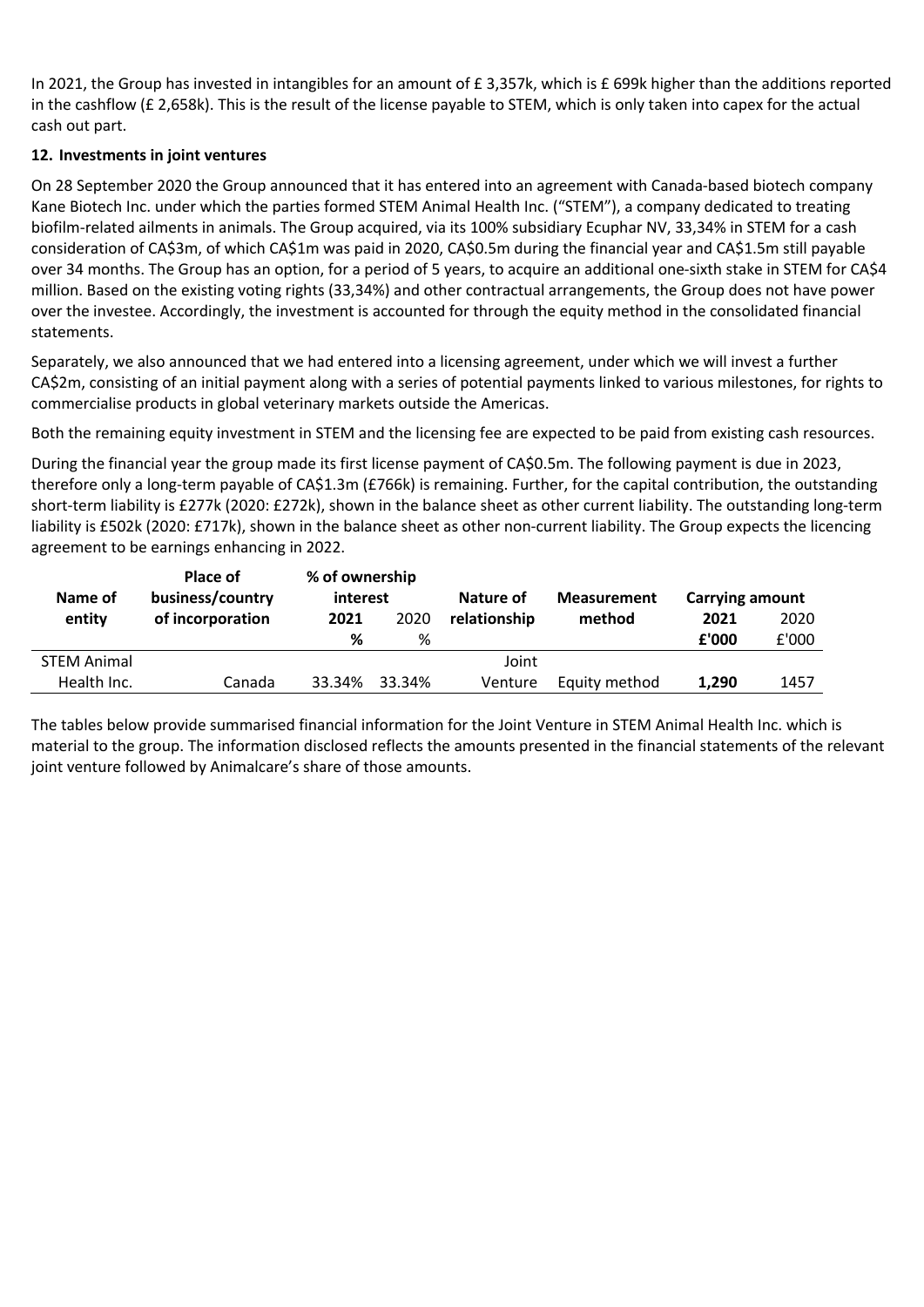|                                   | For the year ended 31 | For the year ended      |
|-----------------------------------|-----------------------|-------------------------|
|                                   | December 2021         | <b>31 December 2020</b> |
|                                   | £'000                 | £'000                   |
|                                   |                       |                         |
| Non-current assets                | 547                   | 760                     |
| Current assets                    | 945                   | 911                     |
| <b>Total assets</b>               | 1,492                 | 1,671                   |
|                                   |                       |                         |
| Non-current liabilities           | 0                     | 0                       |
| <b>Current liabilities</b>        | 525                   | 297                     |
| <b>Total liabilities</b>          | 525                   | 297                     |
|                                   |                       |                         |
| <b>Net assets</b>                 | 967                   | 1,374                   |
| Group Share                       | 322                   | 458                     |
| Goodwill                          | 561                   | 552                     |
| Fair value identified intangibles | 554                   | 608                     |
| Deferred tax liability            | (147)                 | (161)                   |
| Investment value in joint venture | 1,290                 | 1,457                   |

## **Summarised statement of comprehensive income:**

|                                                 | For the year ended<br><b>31 December 2021</b> | For the year ended<br>31 December 2020 |
|-------------------------------------------------|-----------------------------------------------|----------------------------------------|
|                                                 | £'000                                         | £'000                                  |
| Sales                                           | 856                                           | 134                                    |
| Operating expenses                              | (1, 338)                                      | (378)                                  |
| Financial result, net                           | 55                                            | (1)                                    |
| Net (loss)/profit for the year                  | (427)                                         | (245)                                  |
| Group share in net (loss)/profit for the year   | (142)                                         | (82)                                   |
| Depreciation on fair value adjustments on       | (46)                                          | (11)                                   |
| intangible fixed assets (net of deferred tax)   |                                               |                                        |
| Total group share in net (loss)/profit for year | (188)                                         | (93)                                   |
| Other comprehensive income                      | 21                                            | (18)                                   |
| Group share in total comprehensive income       | (167)                                         | (111)                                  |

Reconciliation of the aforementioned financial information with the net carrying amount of the investment of STEM Animal Health Inc. in the consolidated financial statements:

| As at 1 January                               | 1.457 |       |
|-----------------------------------------------|-------|-------|
| Acquisition in joint venture                  |       | 1,568 |
| Group share of net profit/(loss) for the year | (188) | (93)  |
| Foreign currency translation differences      | 21    | (18)  |
| As at 31 December                             | 1.290 | 1.457 |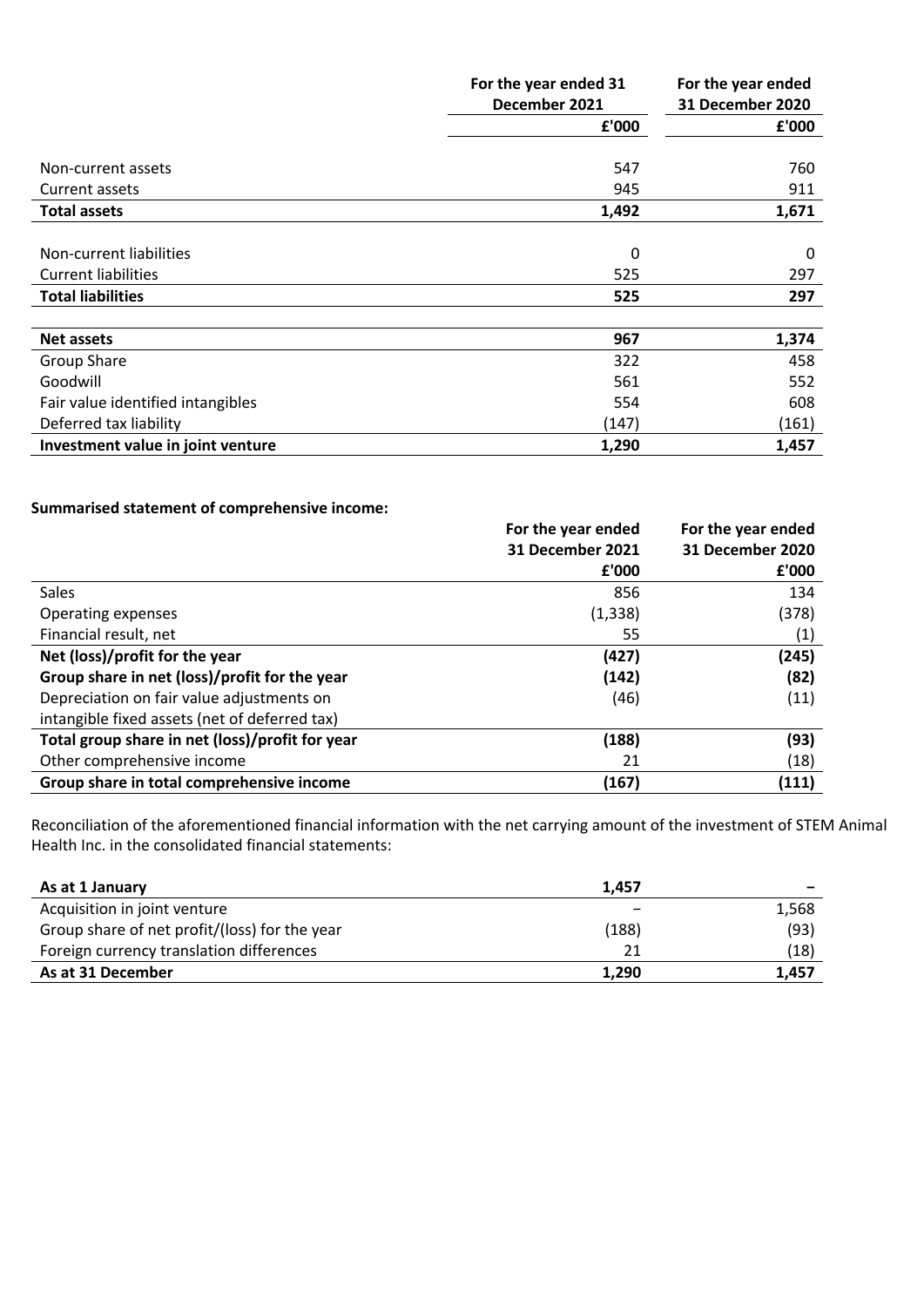## **13. Borrowings**

The loans and borrowings include the following:

|                                   |                 |                 | For the year ended 31 |        |
|-----------------------------------|-----------------|-----------------|-----------------------|--------|
|                                   |                 |                 | <b>December</b>       |        |
|                                   | <b>Interest</b> | <b>Maturity</b> | 2021                  | 2020   |
|                                   | rate            |                 |                       |        |
|                                   |                 |                 | £'000                 | £'000  |
| Revolving credit facilities       | Euribor         | March 25        | 5,462                 | 12,227 |
|                                   | $+1.50%$        |                 |                       |        |
| Roll over investment facility     | Euribor         | March 25        |                       | 797    |
|                                   | $+1.50%$        |                 |                       |        |
| Acquisition loan                  | Euribor         | March 25        | 3,781                 | 4,045  |
|                                   | $+1.75%$        |                 |                       |        |
| Lease liabilities                 | See note        |                 | 1,719                 | 1,812  |
|                                   | 16              |                 |                       |        |
| <b>Total loans and borrowings</b> |                 |                 | 10,962                | 18,881 |
| Of which                          |                 |                 |                       |        |
| Non-current                       |                 |                 | 10,239                | 17,293 |
| Current                           |                 |                 | 723                   | 1,588  |

#### **Revolving credit facilities and roll over investment facilities**

The Group's financing arrangements are split equally amongst four syndicate banks. The current agreements consist of:

- $£41.5m$  revolving credit facilities
- €10m available acquisition financing

The loans have a variable, Euribor-based interest rate, increased with a margin of 1.50% or 1.75%. The revolving credit facilities and the acquisition financing have a bullet maturity in March 2025.

#### **14. Accrued charges and contract liabilities**

Accrued charges and contract liabilities consists of the following:

|                                            | For the year ended<br>31 December |       |
|--------------------------------------------|-----------------------------------|-------|
|                                            | 2021                              | 2020  |
|                                            | £'000                             | £'000 |
| Accrued charges                            | 923                               | 2,450 |
| Contract liabilities - due within one year | 168                               | 234   |
| Other                                      | (8)                               |       |
| Total due within one year                  | 1,083                             | 2,686 |
| Contract liabilities - due after one year  | 675                               | 556   |

Accrued charges of £923k (2020: £2,450k) mainly include Ecuphar Veterinaria (£451k), Ecuphar NV (£138k) and Belphar (£266k) and are mostly related to pay-roll, marketing authorisation holder fees and bank interest costs.

Contract liabilities arise from certain services sold by the Group's subsidiary Identicare Ltd. Historically, and in return for a single upfront payment, Identicare Ltd committed to providing certain database, pet reunification and other support services to customers over the life of the pet. There is no contractual restriction on the amount of times the customer makes use of the services. At the commencement of the contract, it is not possible to determine how many times the customer will make use of the services, nor does historical evidence provide indications of any future pattern of use. As such, income is recognised evenly over the term of the contract, currently between eight and 14 years.

Throughout 2021, Identicare Ltd also operated both monthly and annual subscription-based services to pet owners, with income recognised accordingly over the period of the subscription.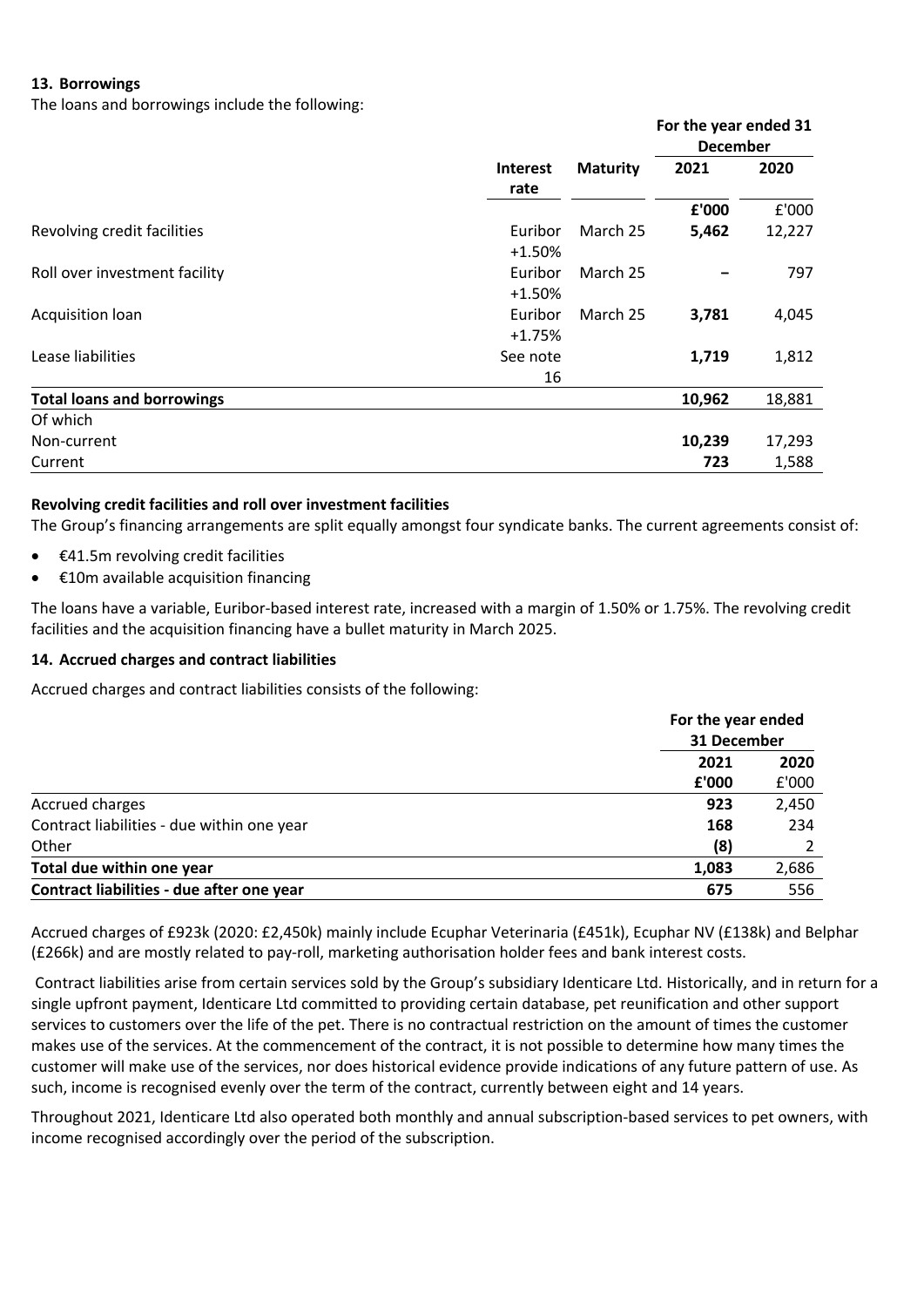Movements in the Group's contract liabilities tables outstanding:

|                                                     | For the year ended<br>31 December |       |
|-----------------------------------------------------|-----------------------------------|-------|
|                                                     |                                   |       |
|                                                     | 2021<br>£'000                     | 2020  |
|                                                     |                                   | £'000 |
| Balance at the beginning of the year                | 790                               | 772   |
| Contract liabilities deferred to following years    | 170                               | 201   |
| Release of contract liabilities from previous years | (117)                             | (183) |
| Balance at the end of the year                      | 843                               | 790   |

The contract liabilities fall due as follows:

|                                | For the year ended<br>31 December |       |
|--------------------------------|-----------------------------------|-------|
|                                | 2021                              | 2020  |
|                                | £'000                             | £'000 |
| Within one year                | 168                               | 234   |
| After one year                 | 675                               | 556   |
| Balance at the end of the year | 843                               | 790   |

# **15. Equity**

|                                                                |            | For the year ended<br>31 December |  |  |
|----------------------------------------------------------------|------------|-----------------------------------|--|--|
|                                                                |            |                                   |  |  |
| Number of shares                                               | 2021       | 2020                              |  |  |
| Allotted, called up and fully paid Ordinary Shares of 20p each | 60.092.161 | 60,057,161                        |  |  |
|                                                                |            |                                   |  |  |

|                                                                | For the year ended<br>31 December |        |
|----------------------------------------------------------------|-----------------------------------|--------|
|                                                                | 2021                              | 2020   |
|                                                                | £'000                             | £'000  |
| Allotted, called up and fully paid Ordinary Shares of 20p each | 12.019                            | 12.012 |

The following share transactions have taken place during the year ended 31 December 2021:

|                           | For the year ended 31<br><b>December</b> |        |
|---------------------------|------------------------------------------|--------|
|                           |                                          |        |
|                           | Number of                                | £'000  |
|                           | shares                                   |        |
| At 1 January 2021         | 60,057,161                               | 12,012 |
| Exercise of share options | 35,000                                   |        |
| At 31 December 2021       | 60,092,161                               | 12,019 |

**Dividends**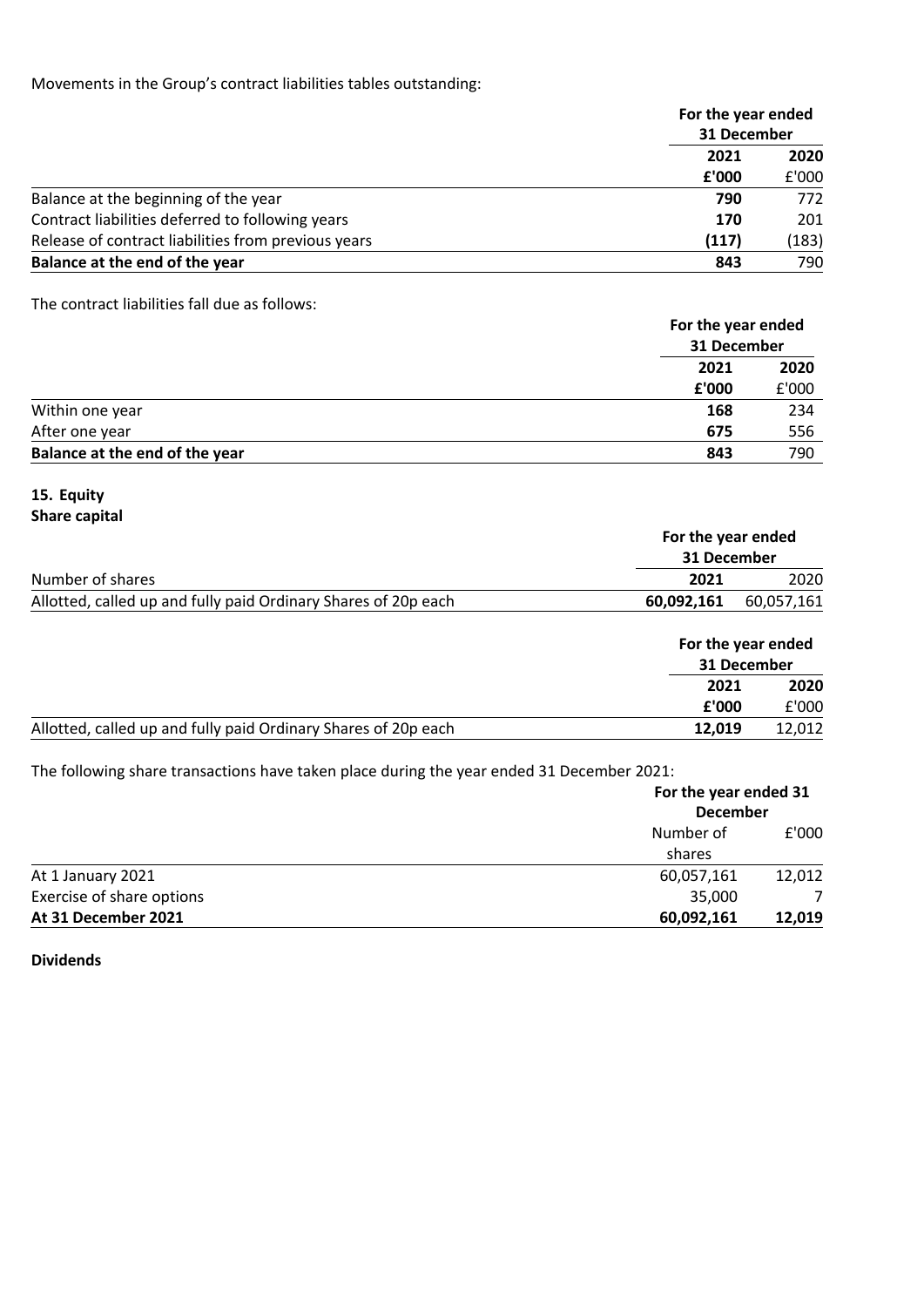|                                                                                        | For the year ended<br>31 December |       |
|----------------------------------------------------------------------------------------|-----------------------------------|-------|
|                                                                                        | 2021                              | 2020  |
|                                                                                        | £'000                             | £'000 |
| Ordinary interim dividend paid for the period ended 31 December 2020 of 2.0p per share |                                   | 1,201 |
| Ordinary final dividend for the year ended 31 December 2020 of 2.0p per share          | 1,201                             |       |
| Ordinary interim dividend paid for the period ended 31 December 2021 of 2.0p per share | 1,202                             |       |
|                                                                                        | 2.403                             | 1,201 |

## **16. IFRS 16 Leases**

The balance sheet shows the following amounts relating to leases as at 31 December 2021:

| 31                             | 1 January<br><b>December</b><br>2021 |       |
|--------------------------------|--------------------------------------|-------|
|                                | £'000                                | £'000 |
| <b>Buildings</b>               | 579                                  | 831   |
| Vehicles                       | 1,079                                | 957   |
| Other                          |                                      | 1     |
| Total right-of-use assets      | 1,658                                | 1,789 |
| Current lease liabilities      | 723                                  | 951   |
| Non-current lease liabilities  | 996                                  | 861   |
| <b>Total lease liabilities</b> | 1,719                                | 1,812 |

Below are the carrying amounts of right-of-use assets recognised and the movements during the year:

|                                      | Land and<br>buildings | <b>Vehicles</b> | Other | Total   |
|--------------------------------------|-----------------------|-----------------|-------|---------|
|                                      | £'000                 | £'000           | E'000 | £'000   |
| <b>Acquisition value/cost</b>        |                       |                 |       |         |
| At 1 January 2020                    | 1,271                 | 1,587           | 81    | 2,939   |
| Additions                            | 343                   | 583             |       | 926     |
| Disposals and contract modifications | (30)                  | (225)           | (2)   | (257)   |
| <b>Transfers</b>                     | (71)                  |                 |       | (71)    |
| <b>Currency Translation</b>          | 57                    | 84              | 5     | 146     |
| Other                                |                       |                 |       |         |
| At 31 December 2020                  | 1,570                 | 2,029           | 84    | 3,683   |
| Additions                            | 336                   | 881             |       | 1,217   |
| Disposals and contract modifications | (286)                 | (425)           | (63)  | (774)   |
| <b>Transfers</b>                     | 3                     |                 | (3)   |         |
| <b>Currency Translation</b>          | (84)                  | (134)           | (2)   | (220)   |
| Other                                | (12)                  | (61)            |       | (73)    |
| At 31 December 2021                  | 1,527                 | 2,290           | 16    | 3,833   |
| Depreciation                         |                       |                 |       |         |
| At 1 January 2020                    | (378)                 | (598)           | (46)  | (1,022) |
| Depreciation charge for the year     | (433)                 | (619)           | (31)  | (1,083) |

Disposals 22 181 (3) 200  $\frac{1}{2}$   $\frac{1}{2}$   $\frac{1}{2}$   $\frac{1}{2}$   $\frac{1}{2}$   $\frac{1}{2}$   $\frac{1}{2}$   $\frac{1}{2}$   $\frac{1}{2}$   $\frac{1}{2}$   $\frac{1}{2}$   $\frac{1}{2}$   $\frac{1}{2}$   $\frac{1}{2}$   $\frac{1}{2}$   $\frac{1}{2}$   $\frac{1}{2}$   $\frac{1}{2}$   $\frac{1}{2}$   $\frac{1}{2}$   $\frac{1}{2}$   $\frac{1}{2}$  Currency translation (21) (35) (3) (59)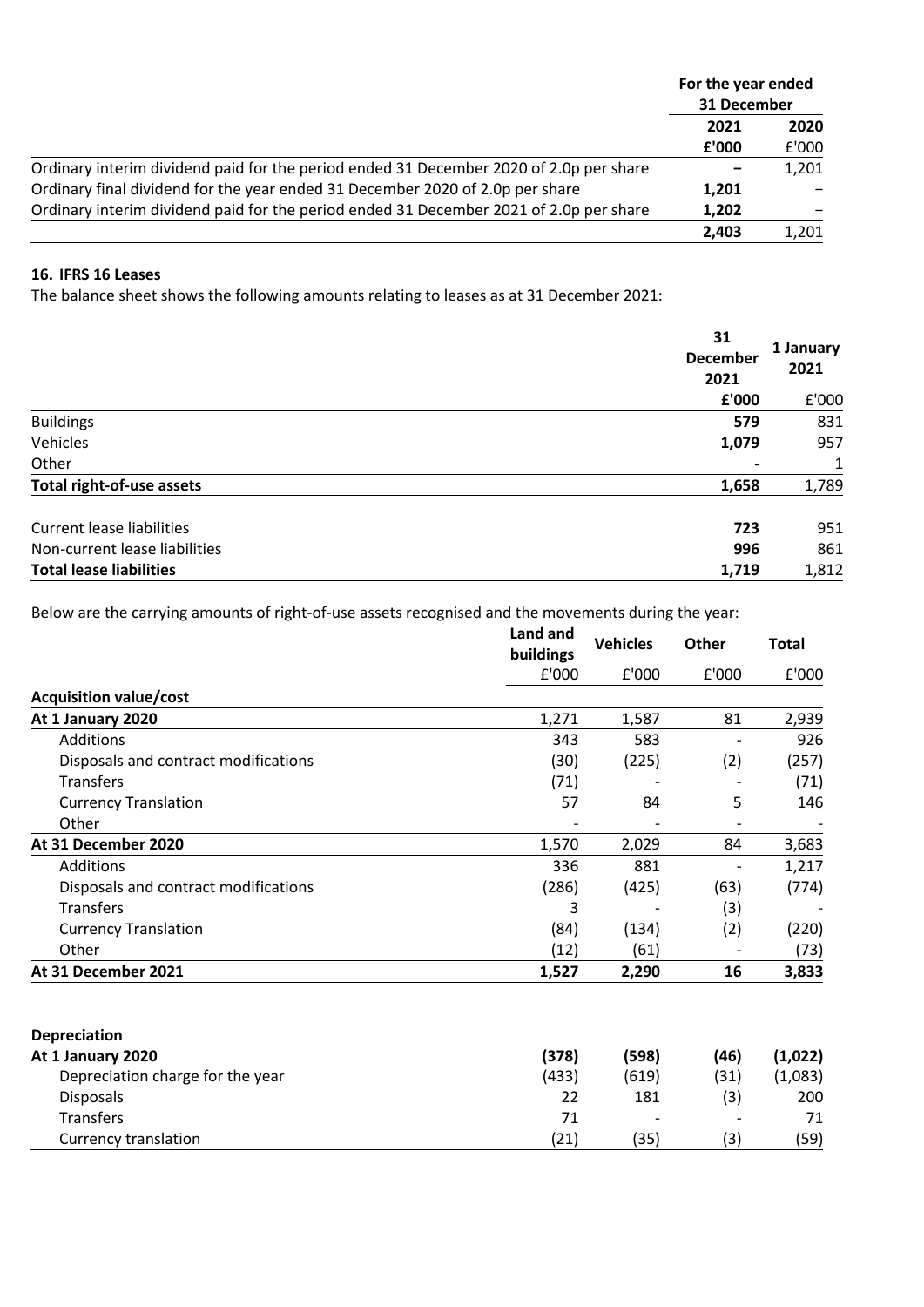|                                      | Land and<br>buildings | <b>Vehicles</b> | Other                    | <b>Total</b> |
|--------------------------------------|-----------------------|-----------------|--------------------------|--------------|
| At 31 December 2020                  | (739)                 | (1,071)         | (83)                     | (1,893)      |
| Depreciation charge for the year     | (428)                 | (634)           | (4)                      | (1,066)      |
| Disposals and contract modifications | 182                   | 424             | 63                       | 669          |
| <b>Transfers</b>                     | (6)                   |                 | 6                        |              |
| Currency translation                 | 43                    | 70              | 2                        | 115          |
| At 31 December 2021                  | (948)                 | (1, 211)        | (16)                     | (2, 175)     |
| Net book value                       |                       |                 |                          |              |
| At 31 December 2021                  | 579                   | 1,079           | $\overline{\phantom{a}}$ | 1,658        |

Below are the values for the movements in lease liability during the year:

|                     | rease     |
|---------------------|-----------|
|                     | Liability |
|                     | £'000     |
| At 1 January 2021   | 1,812     |
| Additions           | 1,217     |
| <b>Disposals</b>    | (118)     |
| Interest expense    | 53        |
| Payments            | (1,077)   |
| Modifications       | (61)      |
| <b>CTA</b>          | (107)     |
| At 31 December 2021 | 1,719     |

**Lease** 

The following amounts are recognised in the income statement:

|                                                            | For the year    |
|------------------------------------------------------------|-----------------|
|                                                            | ended 31        |
|                                                            | <b>December</b> |
|                                                            | 2021            |
|                                                            | £'000           |
| Depreciation expense of right-of-use assets                | (1,066)         |
| Interest expense on lease liabilities                      | (53)            |
| (Loss)/gain on disposal of IFRS16 assets                   |                 |
| Expense relating to short-term leases and low-value assets | (159)           |
| Total amount recognised in the income statement            | (1, 278)        |

Cash-flows relating to leases are presented as follows:

- Cash payments for the principal portion of the lease liabilities as cash flows from financing activities;
- Cash payments for the interest portion consistent with presentation of interest payments chosen by the Group, and;
- Short-term lease payments, payments for leases of low-value assets and variable lease payments that are not included in the measurement of the lease liabilities as cash flows from operating activities.

## **17. Contingent liability relating to the sale of Medini NV**

On 3 September 2018, Ecuphar NV sold the wholesale business Medini NV to Vetdis Holding NV (Vetdis) under a Share Purchase Agreement (SPA). In June 2019, Vetdis sent a letter to Ecuphar claiming that Ecuphar had breached the SPA. Ecuphar disputes the majority of the claim, however Ecuphar considers it likely that a part of the claim, amounting to €126,430, may be valid. Following various discussions and correspondence, during which the parties were unable to reach any agreement, Vetdis issued formal court papers on 29 May 2020. A full court hearing to consider the case took place in the Commercial Court in Bruges on 2 March 2021. The court did not decide on the merits of the claim, instead it appointed